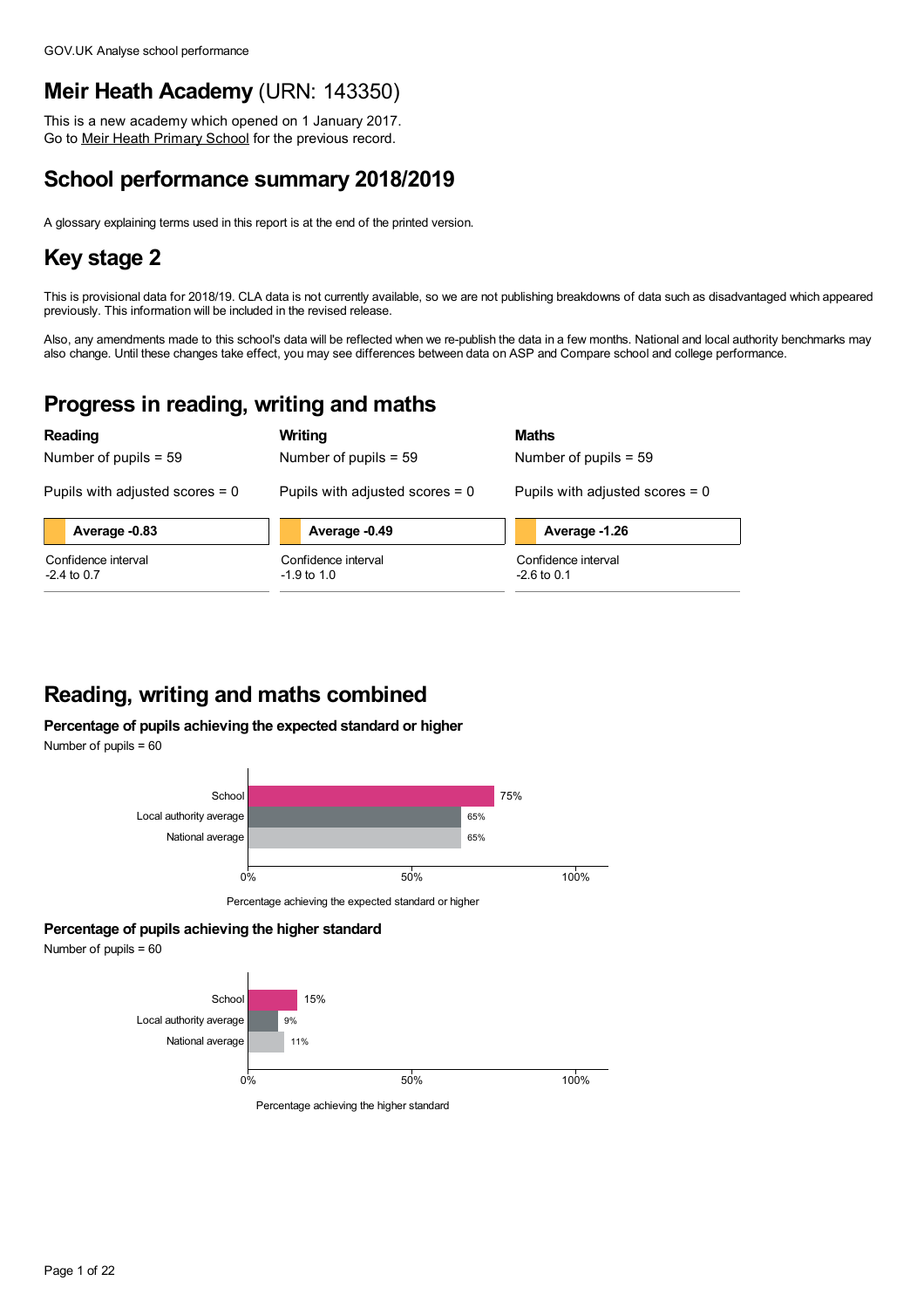# **Average scaled score in:**

### **Reading**

Number of pupils = 60

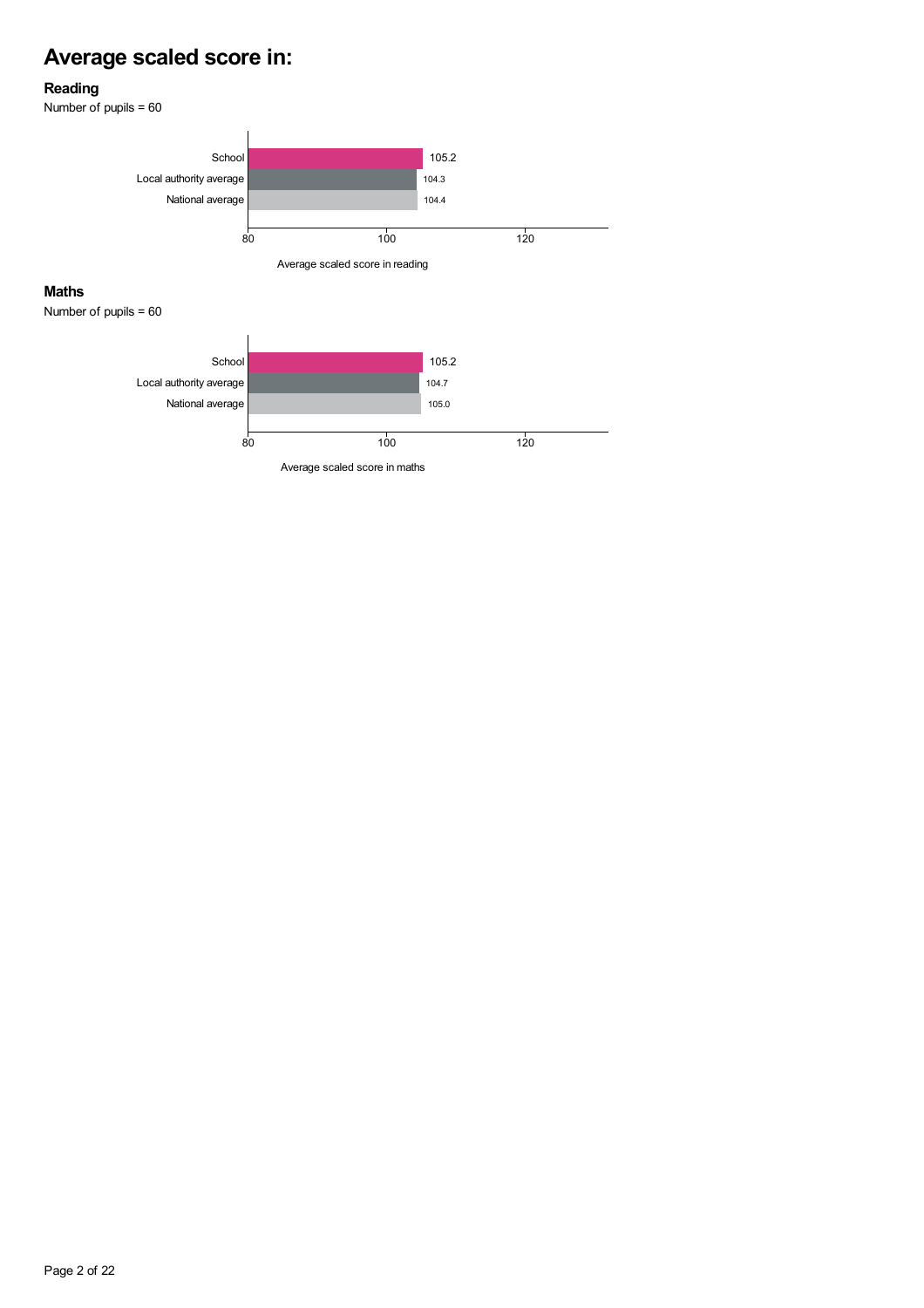# **Key stage 2 three year average**

This is provisional data for 2018/19. CLA data is not currently available, so we are not publishing breakdowns of data such as disadvantaged which appeared previously. This information will be included in the revised release.

Also, any amendments made to this school's data will be reflected when we re-publish the data in a few months. National and local authority benchmarks may<br>also change. Until these changes take effect, you may see differenc

# **Percentage of pupils achieving expected standard in reading, writing and maths, 2017-2019**



# **Percentage of pupils achieving higher standard in reading, writing and maths, 2017-2019**

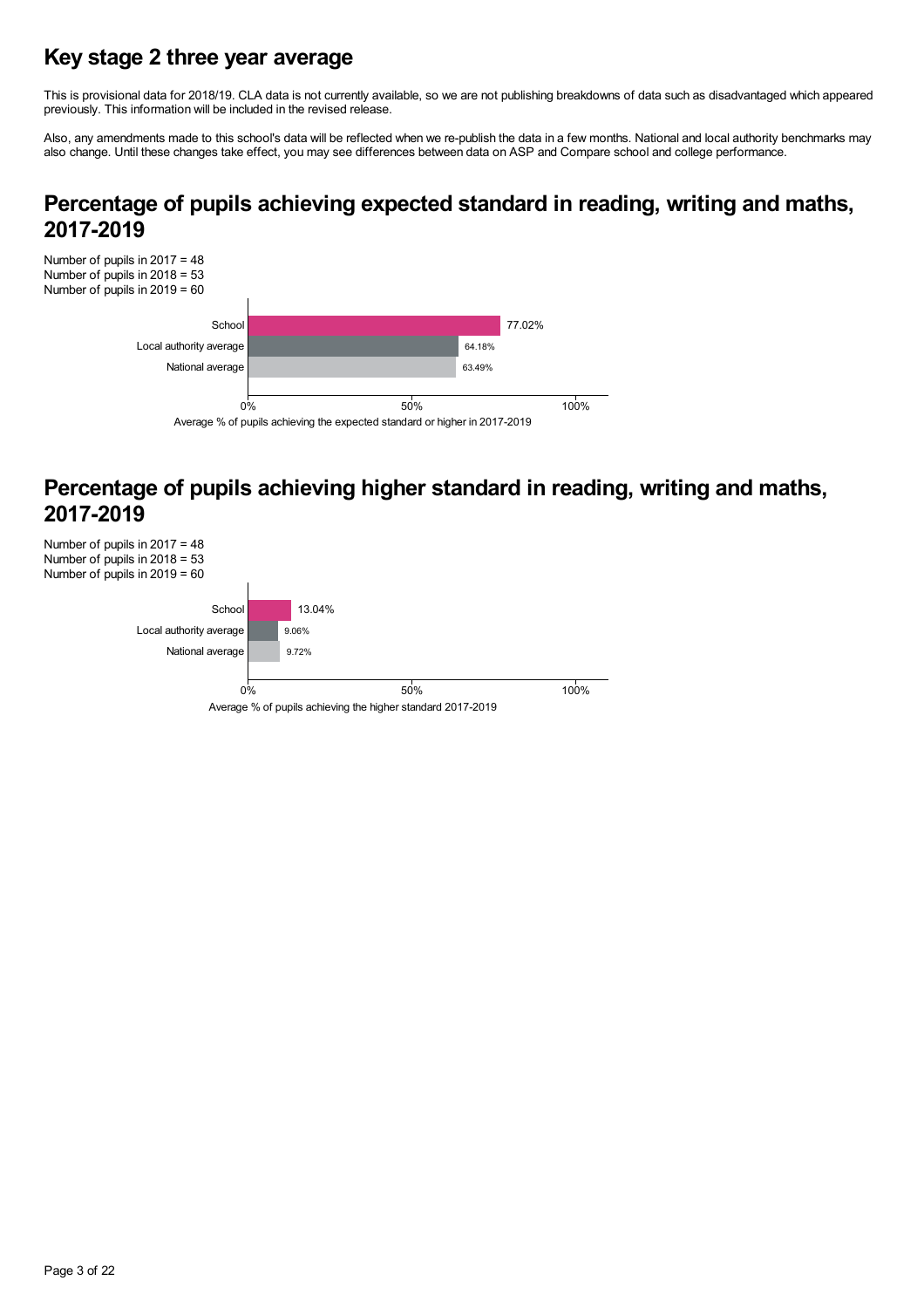# **Average scaled score in:**



Number of pupils in 2017 = 48 Number of pupils in 2018 = 53 Number of pupils in 2019 = 60



### **Maths, 2017-2019**

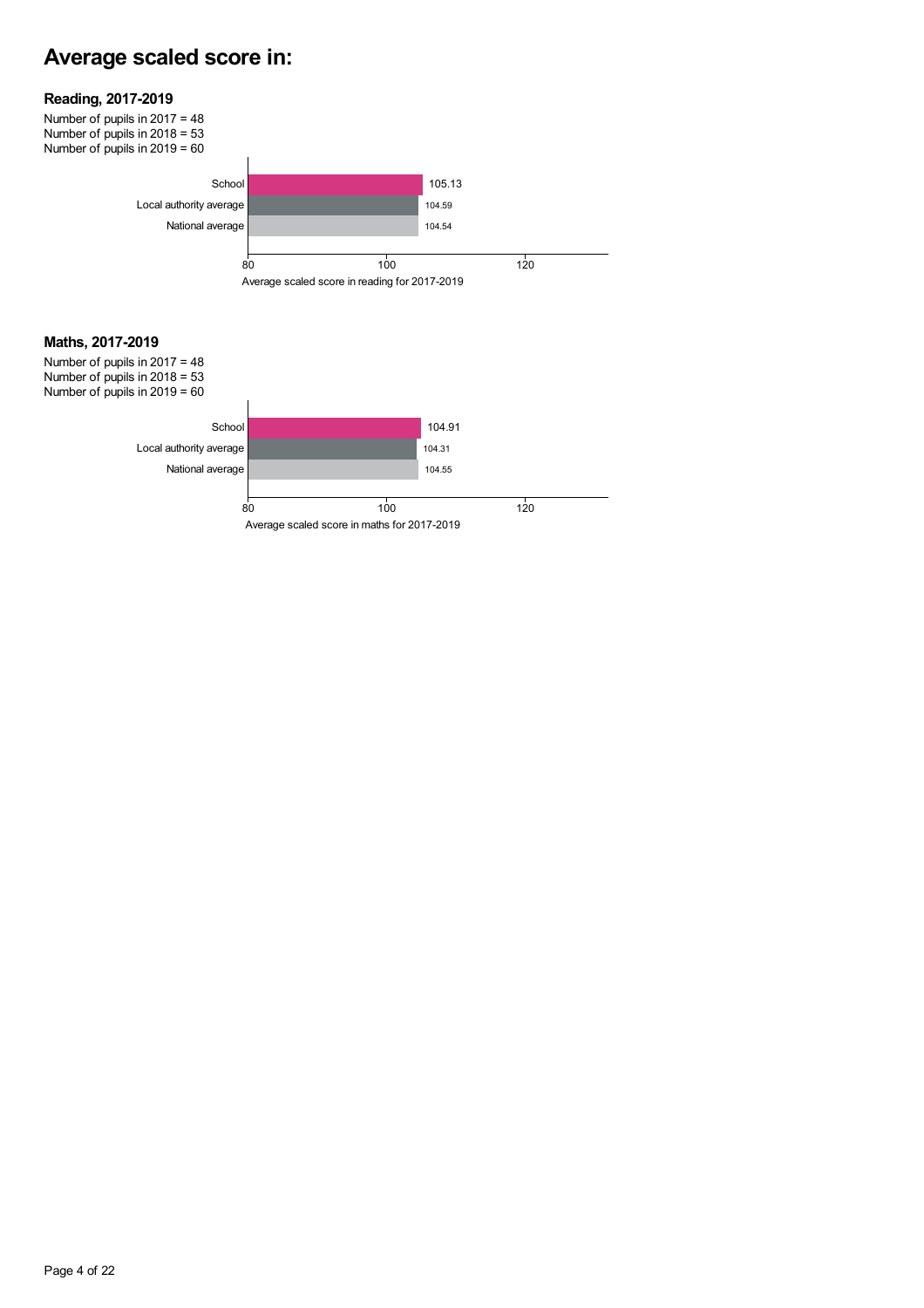# **Key stage 2 results over 3 years**

This is provisional data for 2018/19. CLA data is not currently available, so we are not publishing breakdowns of data such as disadvantaged which appeared previously. This information will be included in the revised release.

Also, any amendments made to this school's data will be reflected when we re-publish the data in a few months. National and local authority benchmarks may also change. Until these changes take effect, you may see differenc

# **Progress in reading**

|                             | 2017    | 2018                    | 2019          |
|-----------------------------|---------|-------------------------|---------------|
| Number of pupils            | 48      | 53                      | 59            |
| Pupils with adjusted scores | N/A     | 1                       | 0             |
| School progress score       | 0.16    | $-2.74$                 | $-0.83$       |
| Confidence interval         | N/A     | $-4.3$ to $-1.1$        | $-2.4$ to 0.7 |
| Progress banding            | Average | <b>Below</b><br>average | Average       |
| Local authority average     | $-0.36$ | $-0.49$                 | $-0.59$       |
| National average            | 0.00    | 0.03                    | 0.03          |

# **Progress in writing**

|                             | 2017    | 2018          | 2019          |
|-----------------------------|---------|---------------|---------------|
| Number of pupils            | 48      | 53            | 59            |
| Pupils with adjusted scores | N/A     | 0             | 0             |
| School progress score       | 1.32    | 0.39          | $-0.49$       |
| Confidence interval         | N/A     | $-1.1$ to 1.9 | $-1.9$ to 1.0 |
| Progress banding            | Average | Average       | Average       |
| Local authority average     | $-0.31$ | $-0.30$       | $-0.33$       |
| National average            | 0.00    | 0.03          | 0.03          |

# **Progress in maths**

|                             | 2017    | 2018             | 2019          |
|-----------------------------|---------|------------------|---------------|
| Number of pupils            | 48      | 53               | 59            |
| Pupils with adjusted scores | N/A     | $\Omega$         | 0             |
| School progress score       | $-0.68$ | $-1.61$          | $-1.26$       |
| Confidence interval         | N/A     | $-3.1$ to $-0.1$ | $-2.6$ to 0.1 |
| Progress banding            | Average | Below<br>average | Average       |
| Local authority average     | $-0.58$ | $-0.71$          | $-0.72$       |
| National average            | 0.00    | 0.03             | 0.03          |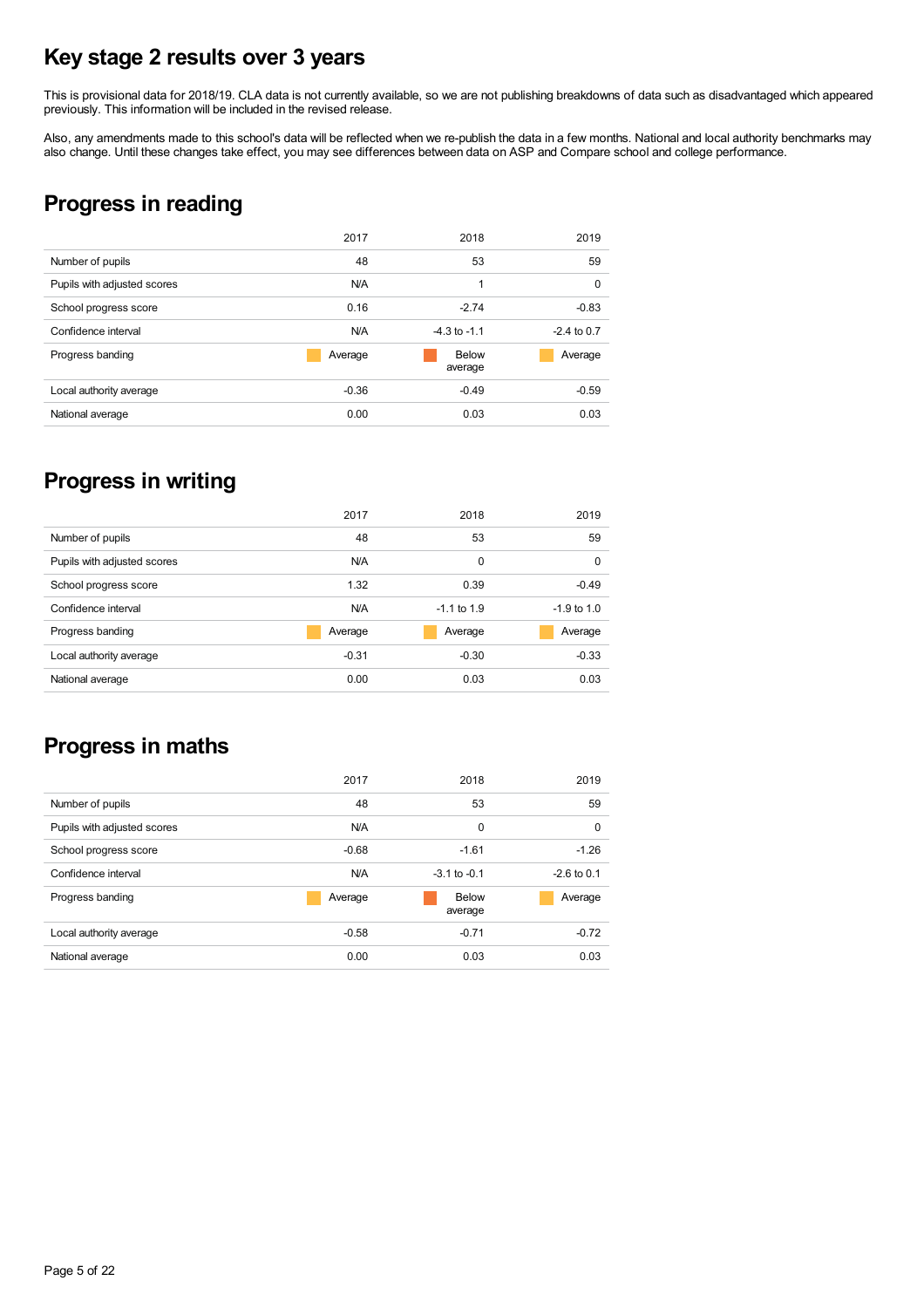# **Reading, writing and maths combined**

#### Number of pupils in 2017 = 48 Number of pupils in 2018 = 53 Number of pupils in 2019 = 60 School **Local authority** (Staffordshire) **National** 85.42% 71.70% 75.00% 63.15% 64.70% 64.62% 61.14% 64.41% 64.79% Percentage<br>of pupils achieving the expected standard in reading, writing and maths Years  $\Omega$ 25% 50% 75% 100% 2017 2018 2019

# **Percentage of pupils achieving the expected standard or higher**

# **Percentage of pupils achieving the higher standard**

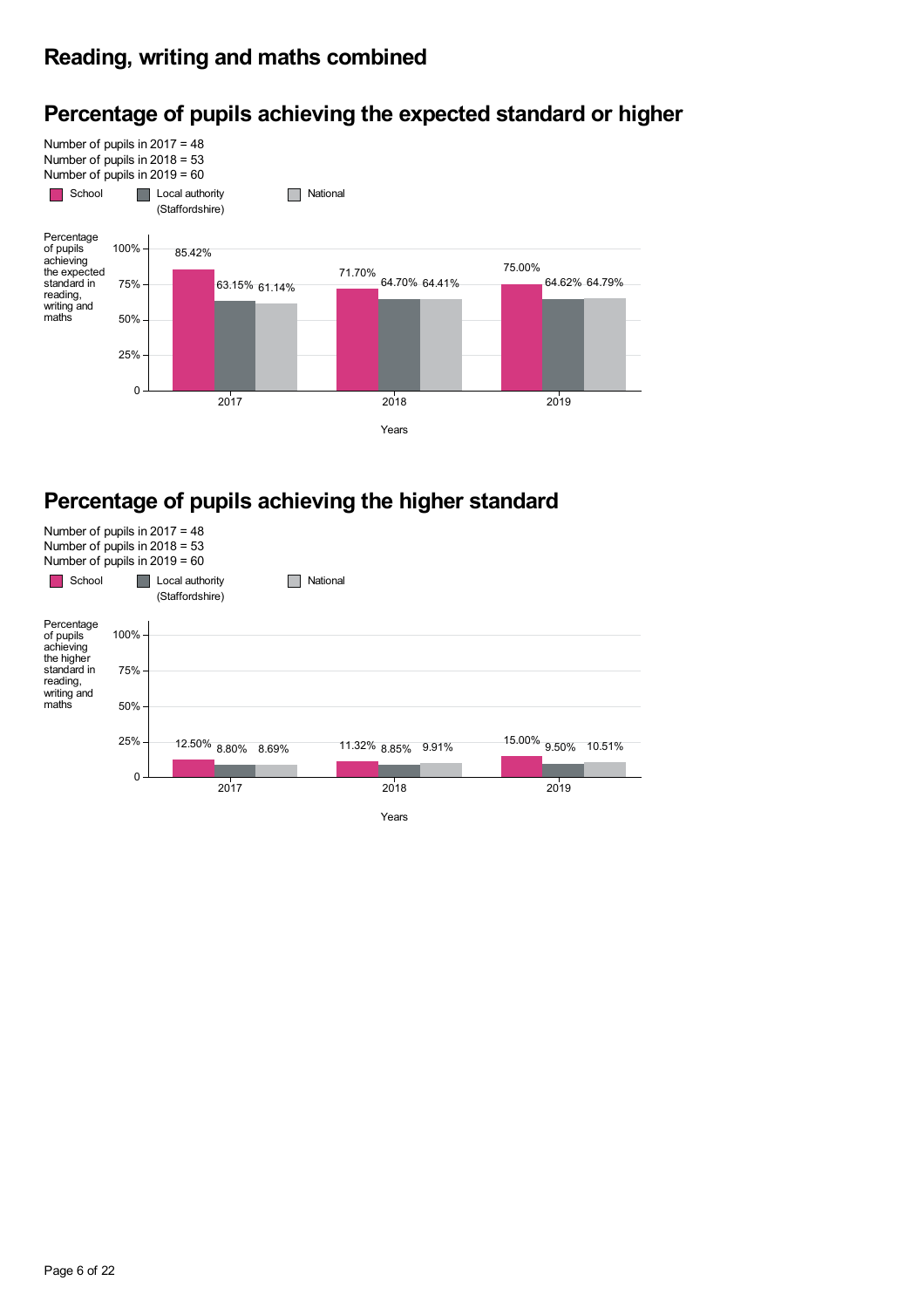# **Average scaled scores in:**





# **Maths**

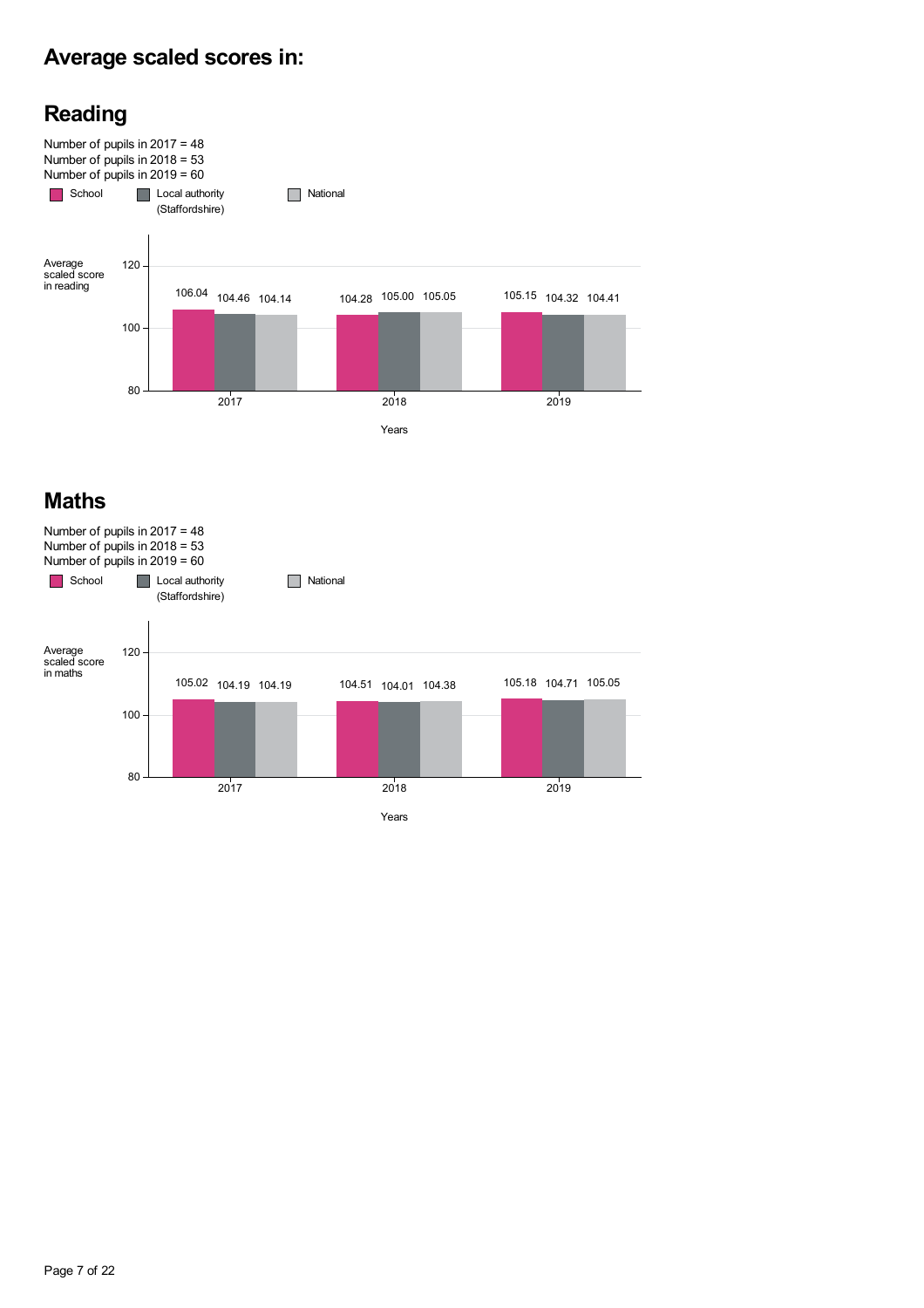# **Reading progress and attainment by pupil group**

|                                   | Key stage 2 reading by pupil group |                   |                  |                     |          |                |                                    |            |                             |                |               |          |
|-----------------------------------|------------------------------------|-------------------|------------------|---------------------|----------|----------------|------------------------------------|------------|-----------------------------|----------------|---------------|----------|
| Breakdown                         |                                    |                   | Reading progress |                     |          |                |                                    |            | Reading attainment          |                |               |          |
|                                   | Cohort                             | Adjusted<br>score |                  | Unadjusted<br>score |          | Cohort         | Achieving the expected<br>standard |            | Achieving a higher standard |                | Average score |          |
|                                   |                                    | School            | National         | School              | National |                | School %                           | National % | School %                    | National %     | School        | National |
| All pupils                        | 59                                 | $-0.83$           | 0.03             | $-0.83$             | 0.00     | 60             | 80                                 | 73         | 28                          | 27             | 105.2         | 104.4    |
| Male                              | 24                                 | $-1.82$           | $-0.54$          | $-1.82$             | $-0.58$  | 25             | 68                                 | 69         | 28                          | 22             | 103.5         | 103.3    |
| Female                            | 35                                 | $-0.16$           | 0.62             | $-0.16$             | 0.60     | 35             | 89                                 | 78         | 29                          | 32             | 106.3         | 105.5    |
| <b>SEN EHCP</b>                   | $\mathsf 0$                        | N/A               | 0.03             | N/A                 | 0.00     | $\mathbf 0$    | N/A                                | 73         | N/A                         | 27             | <b>N/A</b>    | 104.4    |
| SEN support                       | 5                                  | $-2.12$           | 0.03             | $-2.12$             | 0.00     | 5              | 40                                 | 73         | 20                          | 27             | 98.6          | 104.4    |
| No SEN                            | 54                                 | $-0.72$           | 0.34             | $-0.72$             | 0.33     | 54             | 83                                 | 81         | 30                          | 31             | 105.7         | 105.7    |
| Non-mobile                        | 54                                 | $-1.17$           | 0.07             | $-1.17$             | 0.05     | 54             | 78                                 | 74         | 26                          | 28             | 104.5         | 104.6    |
| English first<br>language         | 57                                 | $-0.78$           | 0.03             | $-0.78$             | 0.00     | 57             | 81                                 | 73         | 28                          | 27             | 105.2         | 104.4    |
| English<br>additional<br>language | $\overline{2}$                     | $-2.44$           | 0.03             | $-2.44$             | 0.00     | $\overline{2}$ | 50                                 | 73         | 50                          | 27             | 104.0         | 104.4    |
| Prior attainment                  |                                    |                   |                  |                     |          |                |                                    |            |                             |                |               |          |
| Low overall                       | $\pmb{0}$                          | N/A               | 0.02             | N/A                 | 0.00     | $\mathsf 0$    | N/A                                | 16         | <b>N/A</b>                  | 1              | <b>N/A</b>    | 92.7     |
| Middle overall                    | 33                                 | $-1.07$           | 0.03             | $-1.07$             | 0.00     | 33             | 64                                 | 70         | 9                           | 14             | 101.6         | 102.5    |
| High overall                      | 26                                 | $-0.54$           | 0.03             | $-0.54$             | 0.00     | 26             | 100                                | 97         | 54                          | 56             | 109.7         | 110.3    |
| Reading low                       | $\mathbf{1}$                       | $-2.72$           | $-0.30$          | $-2.72$             | $-0.32$  | $\mathbf{1}$   | $\mathsf 0$                        | 17         | $\mathbf 0$                 | $\overline{2}$ | 93.0          | 93.0     |
| Reading<br>middle                 | 34                                 | $-1.58$           | $-0.20$          | $-1.58$             | $-0.23$  | 34             | 68                                 | 70         | 6                           | 14             | 101.7         | 102.6    |
| Reading high                      | 24                                 | 0.31              | 0.54             | 0.31                | 0.52     | 24             | 100                                | 98         | 63                          | 59             | 110.5         | 110.7    |
| Writing low                       | $\mathbf{1}$                       | $-2.72$           | 0.09             | $-2.72$             | 0.07     | $\overline{1}$ | $\mathsf 0$                        | 24         | $\mathbf 0$                 | 3              | 93.0          | 94.5     |
| Writing middle                    | 41                                 | $-1.22$           | $-0.03$          | $-1.22$             | $-0.06$  | 41             | 73                                 | 77         | 20                          | 22             | 103.1         | 104.2    |
| Writing high                      | 17                                 | 0.20              | 0.23             | 0.20                | 0.20     | 17             | 100                                | 99         | 53                          | 67             | 110.8         | 111.7    |
| Maths low                         | $\mathbf{1}$                       | $-0.72$           | 0.24             | $-0.72$             | 0.23     | $\mathbf{1}$   | $\pmb{0}$                          | 14         | $\mathbf 0$                 | $\mathbf{1}$   | 95.0          | 92.4     |
| Maths middle                      | 40                                 | $-0.79$           | 0.17             | $-0.79$             | 0.14     | 40             | 73                                 | 72         | 15                          | 19             | 103.2         | 103.1    |
| Maths high                        | 18                                 | $-0.95$           | $-0.39$          | $-0.95$             | $-0.42$  | 18             | 100                                | 97         | 61                          | 57             | 110.1         | 110.4    |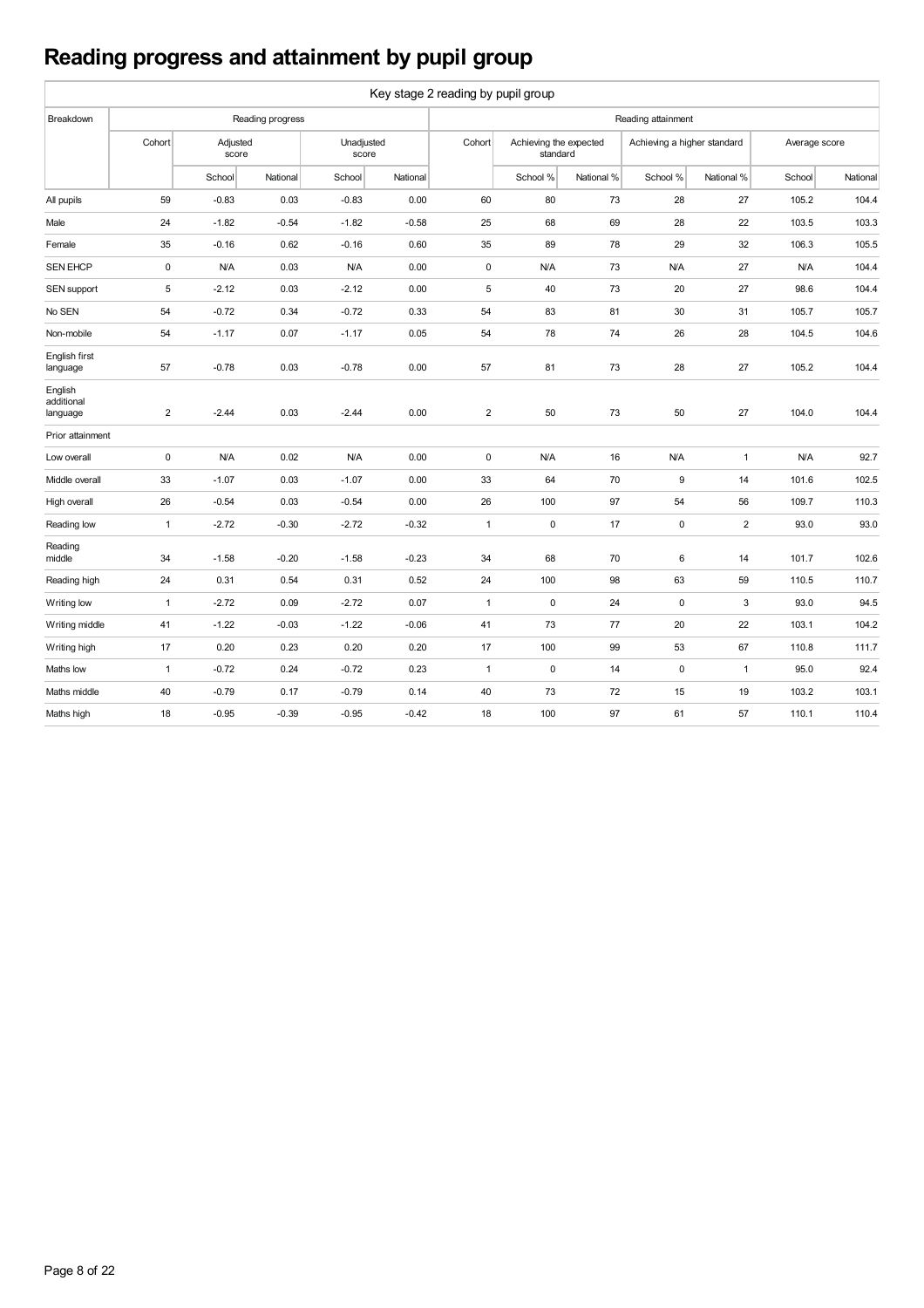# **Writing progress and attainment by pupil group**

|                                   |                |                   |                  |                     | Key stage 2 writing by pupil group |                |                                   |                  |                             |                  |  |  |  |
|-----------------------------------|----------------|-------------------|------------------|---------------------|------------------------------------|----------------|-----------------------------------|------------------|-----------------------------|------------------|--|--|--|
| Breakdown                         |                |                   | Writing progress |                     |                                    |                | Writing attainment                |                  |                             |                  |  |  |  |
|                                   | Cohort         | Adjusted<br>score |                  | Unadjusted<br>score |                                    | Cohort         | Achieved the expected<br>standard |                  | Achieved a greater<br>depth |                  |  |  |  |
|                                   |                | School            | National         | School              | National                           |                | School %                          | National<br>$\%$ | School %                    | National<br>$\%$ |  |  |  |
| All pupils                        | 59             | $-0.49$           | 0.03             | $-0.49$             | 0.00                               | 60             | 83                                | 78               | 25                          | 20               |  |  |  |
| Male                              | 24             | $-1.60$           | $-0.73$          | $-1.60$             | $-0.78$                            | 25             | 72                                | 72               | 20                          | 15               |  |  |  |
| Female                            | 35             | 0.28              | 0.82             | 0.28                | 0.81                               | 35             | 91                                | 85               | 29                          | 25               |  |  |  |
| <b>SEN</b><br><b>EHCP</b>         | 0              | N/A               | 0.03             | N/A                 | 0.00                               | $\pmb{0}$      | N/A                               | 78               | N/A                         | 20               |  |  |  |
| <b>SEN</b><br>support             | 5              | $-3.07$           | 0.03             | $-3.07$             | 0.00                               | 5              | 40                                | 78               | 0                           | 20               |  |  |  |
| No SEN                            | 54             | $-0.25$           | 0.52             | $-0.25$             | 0.50                               | 54             | 87                                | 88               | 28                          | 24               |  |  |  |
| Non-<br>mobile                    | 54             | $-0.33$           | 0.10             | $-0.33$             | 0.07                               | 54             | 81                                | 80               | 26                          | 21               |  |  |  |
| English<br>first<br>language      | 57             | $-0.41$           | 0.03             | $-0.41$             | 0.00                               | 57             | 84                                | 78               | 25                          | 20               |  |  |  |
| English<br>additional<br>language | $\overline{c}$ | $-2.58$           | 0.03             | $-2.58$             | 0.00                               | $\overline{2}$ | 50                                | 78               | 50                          | 20               |  |  |  |
| Prior attainment                  |                |                   |                  |                     |                                    |                |                                   |                  |                             |                  |  |  |  |
| Low<br>overall                    | $\pmb{0}$      | N/A               | 0.02             | N/A                 | 0.00                               | $\pmb{0}$      | N/A                               | 15               | N/A                         | 0                |  |  |  |
| Middle<br>overall                 | 33             | $-1.39$           | 0.04             | $-1.39$             | 0.00                               | 33             | 70                                | 78               | 3                           | $\boldsymbol{7}$ |  |  |  |
| High<br>overall                   | 26             | 0.66              | 0.02             | 0.66                | 0.00                               | 26             | 100                               | 99               | 54                          | 49               |  |  |  |
| Reading<br>low                    | $\mathbf{1}$   | $-2.71$           | $-0.19$          | $-2.71$             | $-0.21$                            | $\mathbf 1$    | $\mathbf 0$                       | 17               | 0                           | 0                |  |  |  |
| Reading<br>middle                 | 34             | $-1.51$           | $-0.05$          | $-1.51$             | $-0.09$                            | 34             | 74                                | 79               | 3                           | 7                |  |  |  |
| Reading<br>high                   | 24             | 1.06              | 0.25             | 1.06                | 0.23                               | 24             | 100                               | 99               | 58                          | 51               |  |  |  |
| Writing low                       | $\mathbf{1}$   | $-2.71$           | $-0.36$          | $-2.71$             | $-0.39$                            | $\mathbf{1}$   | $\pmb{0}$                         | 21               | $\pmb{0}$                   | $\mathbf 0$      |  |  |  |
| Writing<br>middle                 | 41             | $-1.14$           | 0.00             | $-1.14$             | $-0.03$                            | 41             | 78                                | 85               | $10\,$                      | 13               |  |  |  |
| Writing<br>high                   | 17             | 1.22              | 0.42             | 1.22                | 0.41                               | 17             | 100                               | 100              | 65                          | 67               |  |  |  |
| Maths low                         | $\mathbf{1}$   | $-2.71$           | 0.29             | $-2.71$             | 0.28                               | $\mathbf{1}$   | $\pmb{0}$                         | 14               | $\pmb{0}$                   | $\pmb{0}$        |  |  |  |
| Maths<br>middle                   | 40             | $-0.40$           | 0.17             | $-0.40$             | 0.14                               | 40             | 78                                | 79               | 15                          | 11               |  |  |  |
| Maths high                        | $18\,$         | $-0.54$           | $-0.41$          | $-0.54$             | $-0.43$                            | 18             | 100                               | 98               | 50                          | 51               |  |  |  |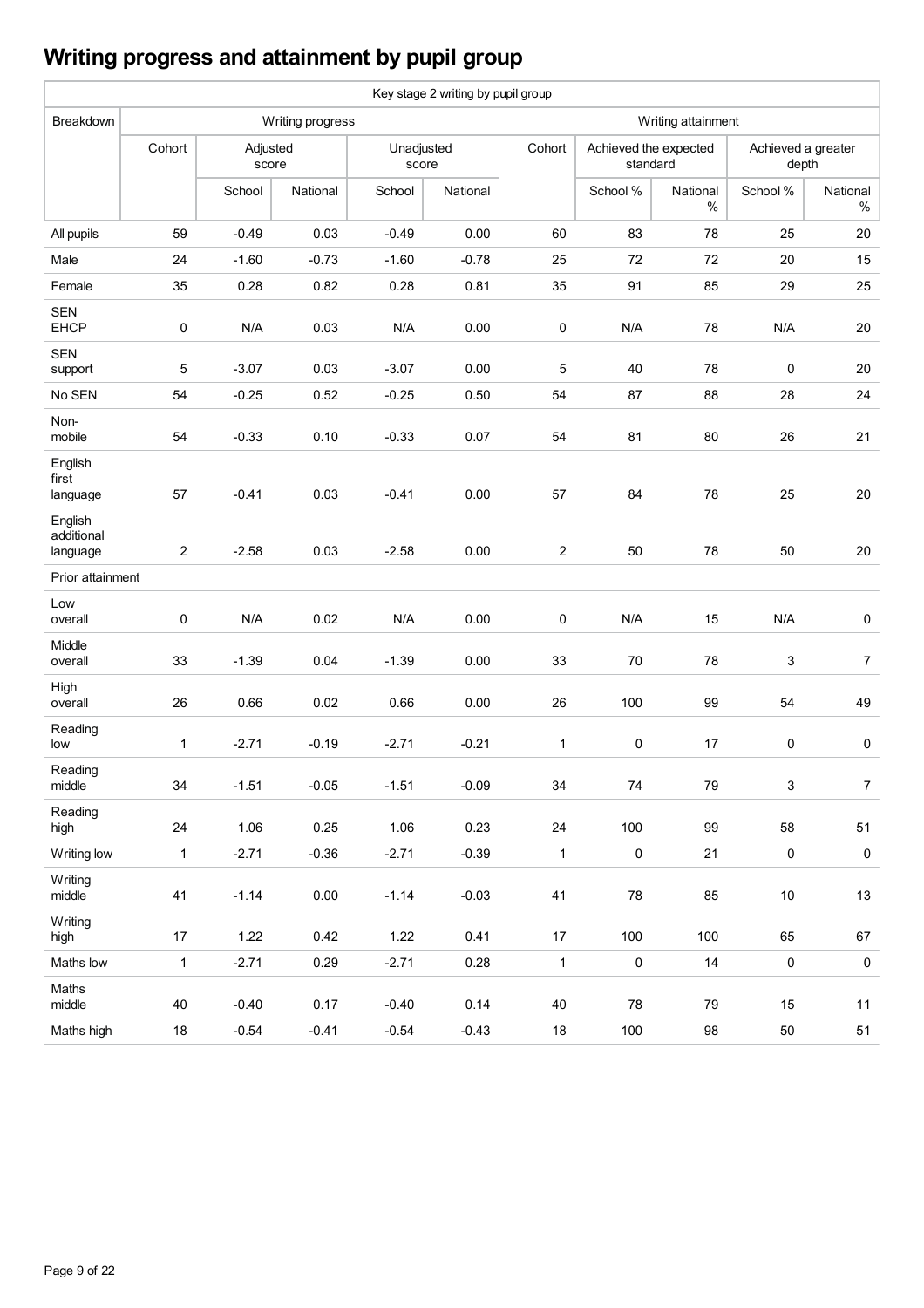# **Maths progress and attainment by pupil group**

|                                   | Key stage 2 maths by pupil group |                   |                |         |                     |                  |                                    |            |                             |              |               |          |  |  |
|-----------------------------------|----------------------------------|-------------------|----------------|---------|---------------------|------------------|------------------------------------|------------|-----------------------------|--------------|---------------|----------|--|--|
| Breakdown                         |                                  |                   | Maths progress |         |                     | Maths attainment |                                    |            |                             |              |               |          |  |  |
|                                   | Cohort                           | Adjusted<br>score |                |         | Unadjusted<br>score |                  | Achieving the expected<br>standard |            | Achieving a higher standard |              | Average score |          |  |  |
|                                   |                                  | School            | National       | School  | National            |                  | School %                           | National % | School %                    | National %   | School        | National |  |  |
| All pupils                        | 59                               | $-1.26$           | 0.03           | $-1.26$ | 0.00                | 60               | 85                                 | 79         | 30                          | 27           | 105.2         | 105.0    |  |  |
| Male                              | 24                               | $-0.16$           | 0.73           | $-0.16$ | 0.70                | 25               | 76                                 | 78         | 44                          | 29           | 105.9         | 105.3    |  |  |
| Female                            | 35                               | $-2.01$           | $-0.69$        | $-2.01$ | $-0.72$             | 35               | 91                                 | 79         | 20                          | 24           | 104.7         | 104.7    |  |  |
| <b>SEN EHCP</b>                   | 0                                | N/A               | 0.03           | N/A     | 0.00                | $\pmb{0}$        | N/A                                | 79         | N/A                         | 27           | <b>N/A</b>    | 105.0    |  |  |
| SEN support                       | 5                                | $-2.92$           | 0.03           | $-2.92$ | 0.00                | $\sqrt{5}$       | 40                                 | 79         | 20                          | 27           | 99.2          | 105.0    |  |  |
| No SEN                            | 54                               | $-1.10$           | 0.37           | $-1.10$ | 0.35                | 54               | 89                                 | 87         | 30                          | 31           | 105.6         | 106.3    |  |  |
| Non-mobile                        | 54                               | $-1.37$           | 0.10           | $-1.37$ | 0.08                | 54               | 83                                 | 80         | 26                          | 27           | 104.7         | 105.2    |  |  |
| English first<br>language         | 57                               | $-1.18$           | 0.03           | $-1.18$ | 0.00                | 57               | 86                                 | 79         | 28                          | 27           | 105.1         | 105.0    |  |  |
| English<br>additional<br>language | $\overline{c}$                   | $-3.44$           | 0.03           | $-3.44$ | 0.00                | $\overline{2}$   | 50                                 | 79         | 50                          | 27           | 103.5         | 105.0    |  |  |
| Prior attainment                  |                                  |                   |                |         |                     |                  |                                    |            |                             |              |               |          |  |  |
| Low overall                       | 0                                | N/A               | 0.03           | N/A     | 0.01                | $\mathsf 0$      | N/A                                | 19         | <b>N/A</b>                  | $\mathbf{1}$ | <b>N/A</b>    | 94.0     |  |  |
| Middle overall                    | 33                               | $-1.49$           | 0.04           | $-1.49$ | 0.00                | 33               | 73                                 | 77         | 6                           | 13           | 101.8         | 103.3    |  |  |
| High overall                      | 26                               | $-0.97$           | 0.02           | $-0.97$ | 0.00                | 26               | 100                                | 99         | 58                          | 58           | 109.2         | 110.3    |  |  |
| Reading low                       | $\mathbf{1}$                     | $-2.62$           | 0.71           | $-2.62$ | 0.69                | $\mathbf{1}$     | $\pmb{0}$                          | 26         | $\mathbf 0$                 | $\mathbf 2$  | 95.0          | 95.5     |  |  |
| Reading<br>middle                 | 34                               | $-1.08$           | 0.11           | $-1.08$ | 0.07                | 34               | 76                                 | 78         | 12                          | 16           | 102.7         | 103.6    |  |  |
| Reading high                      | 24                               | $-1.45$           | $-0.29$        | $-1.45$ | $-0.32$             | 24               | 100                                | 98         | 54                          | 54           | 108.8         | 109.9    |  |  |
| Writing low                       | $\mathbf{1}$                     | $-2.62$           | 0.49           | $-2.62$ | 0.46                | $\mathbf{1}$     | $\pmb{0}$                          | 31         | $\mathbf 0$                 | 3            | 95.0          | 96.3     |  |  |
| Writing middle                    | 41                               | $-0.76$           | 0.05           | $-0.76$ | 0.01                | 41               | 80                                 | 83         | 20                          | 22           | 104.1         | 104.9    |  |  |
| Writing high                      | 17                               | $-2.38$           | $-0.32$        | $-2.38$ | $-0.34$             | 17               | 100                                | 99         | 53                          | 63           | 108.0         | 111.0    |  |  |
| Maths low                         | $\mathbf{1}$                     | $-5.62$           | $-0.54$        | $-5.62$ | $-0.56$             | $\mathbf{1}$     | $\pmb{0}$                          | 14         | $\pmb{0}$                   | $\mathbf{1}$ | 92.0          | 92.8     |  |  |
| Maths middle                      | 40                               | $-1.71$           | $-0.04$        | $-1.71$ | $-0.08$             | 40               | 80                                 | 78         | 8                           | 14           | 102.7         | 103.6    |  |  |
| Maths high                        | 18                               | 0.00              | 0.38           | 0.00    | 0.36                | 18               | 100                                | 99         | 78                          | 67           | 111.1         | 111.3    |  |  |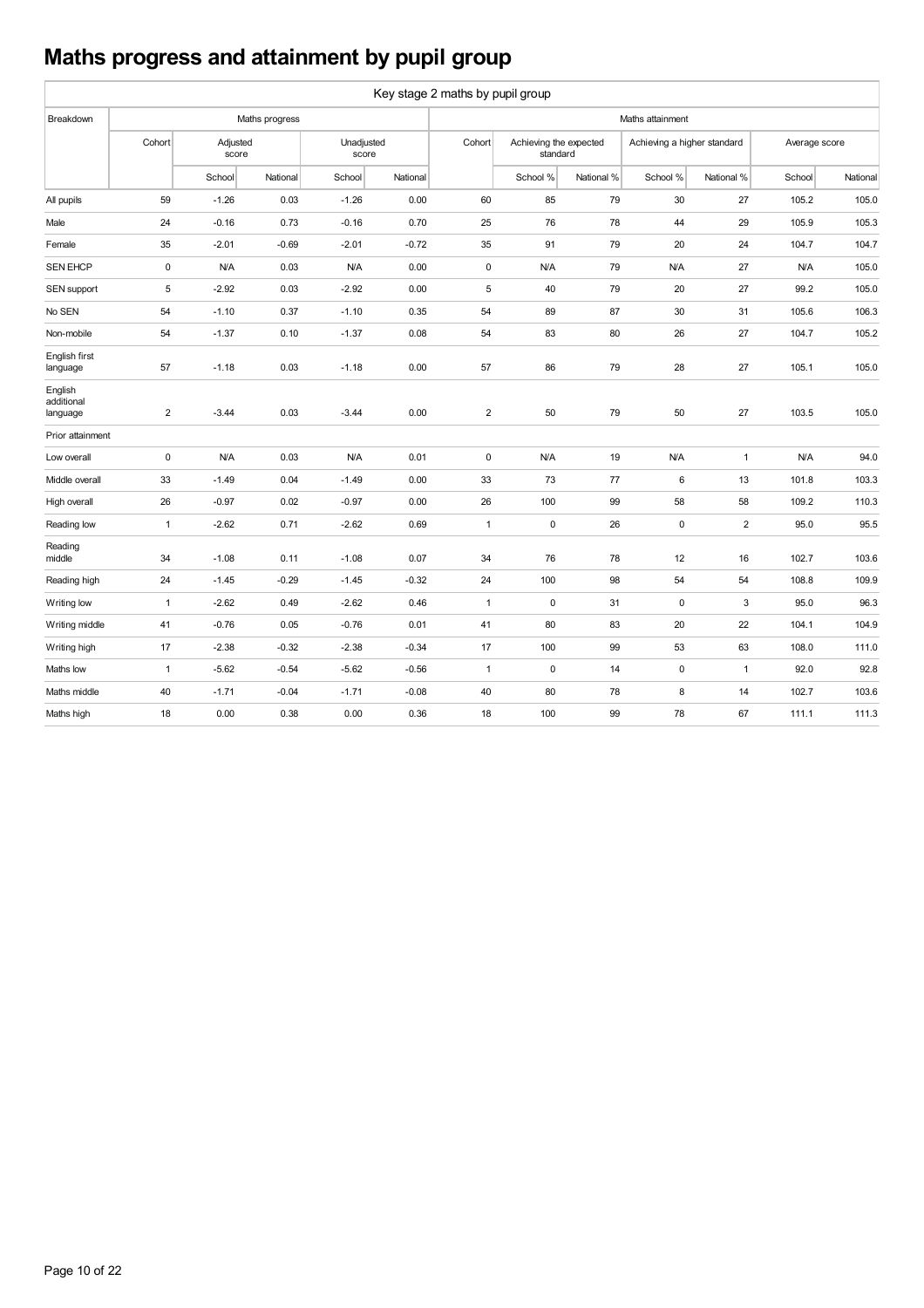# **Reading, writing and maths combined attainment by pupil group**

|                                |              | Key stage 2 reading, writing and maths by pupil group |                  |                |                                |  |  |
|--------------------------------|--------------|-------------------------------------------------------|------------------|----------------|--------------------------------|--|--|
| Breakdown                      | Cohort       | Achieving the expected standard or higher             |                  |                | Achieving at a higher standard |  |  |
|                                |              | School %                                              | National %       | School %       | National %                     |  |  |
| All pupils                     | 60           | 75                                                    | 65               | 15             | 11                             |  |  |
| Male                           | 25           | 64                                                    | 60               | 16             | 9                              |  |  |
| Female                         | 35           | 83                                                    | 70               | 14             | 13                             |  |  |
| <b>SEN EHCP</b>                | 0            | N/A                                                   | 65               | N/A            | 11                             |  |  |
| SEN support                    | 5            | 40                                                    | 65               | $\pmb{0}$      | 11                             |  |  |
| No SEN                         | 54           | 78                                                    | 74               | 17             | 12                             |  |  |
| Non-mobile                     | 54           | 72                                                    | 66               | 15             | 11                             |  |  |
| English first language         | 57           | 75                                                    | 65               | 14             | 11                             |  |  |
| English additional<br>language | $\sqrt{2}$   | 50                                                    | 65               | 50             | 11                             |  |  |
| Prior attainment               |              |                                                       |                  |                |                                |  |  |
| Low overall                    | $\mathbf 0$  | N/A                                                   | $\overline{7}$   | N/A            | $\pmb{0}$                      |  |  |
| Middle overall                 | 33           | 55                                                    | 58               | 0              | $\overline{2}$                 |  |  |
| High overall                   | 26           | 100                                                   | 95               | 35             | 29                             |  |  |
| Reading low                    | $\mathbf{1}$ | $\pmb{0}$                                             | $\boldsymbol{9}$ | $\pmb{0}$      | $\pmb{0}$                      |  |  |
| Reading middle                 | 34           | 59                                                    | 59               | 0              | $\overline{2}$                 |  |  |
| Reading high                   | 24           | 100                                                   | 95               | 38             | 30                             |  |  |
| Writing low                    | $\mathbf{1}$ | $\mathbf 0$                                           | 11               | $\pmb{0}$      | $\pmb{0}$                      |  |  |
| Writing middle                 | 41           | 66                                                    | 67               | $\overline{7}$ | $\sqrt{5}$                     |  |  |
| Writing high                   | 17           | 100                                                   | 97               | 35             | 41                             |  |  |
| Maths low                      | $\mathbf 1$  | $\mathbf 0$                                           | 5                | $\pmb{0}$      | 0                              |  |  |
| Maths middle                   | 40           | 65                                                    | 61               | 3              | 3                              |  |  |
| Maths high                     | 18           | 100                                                   | 95               | 44             | 33                             |  |  |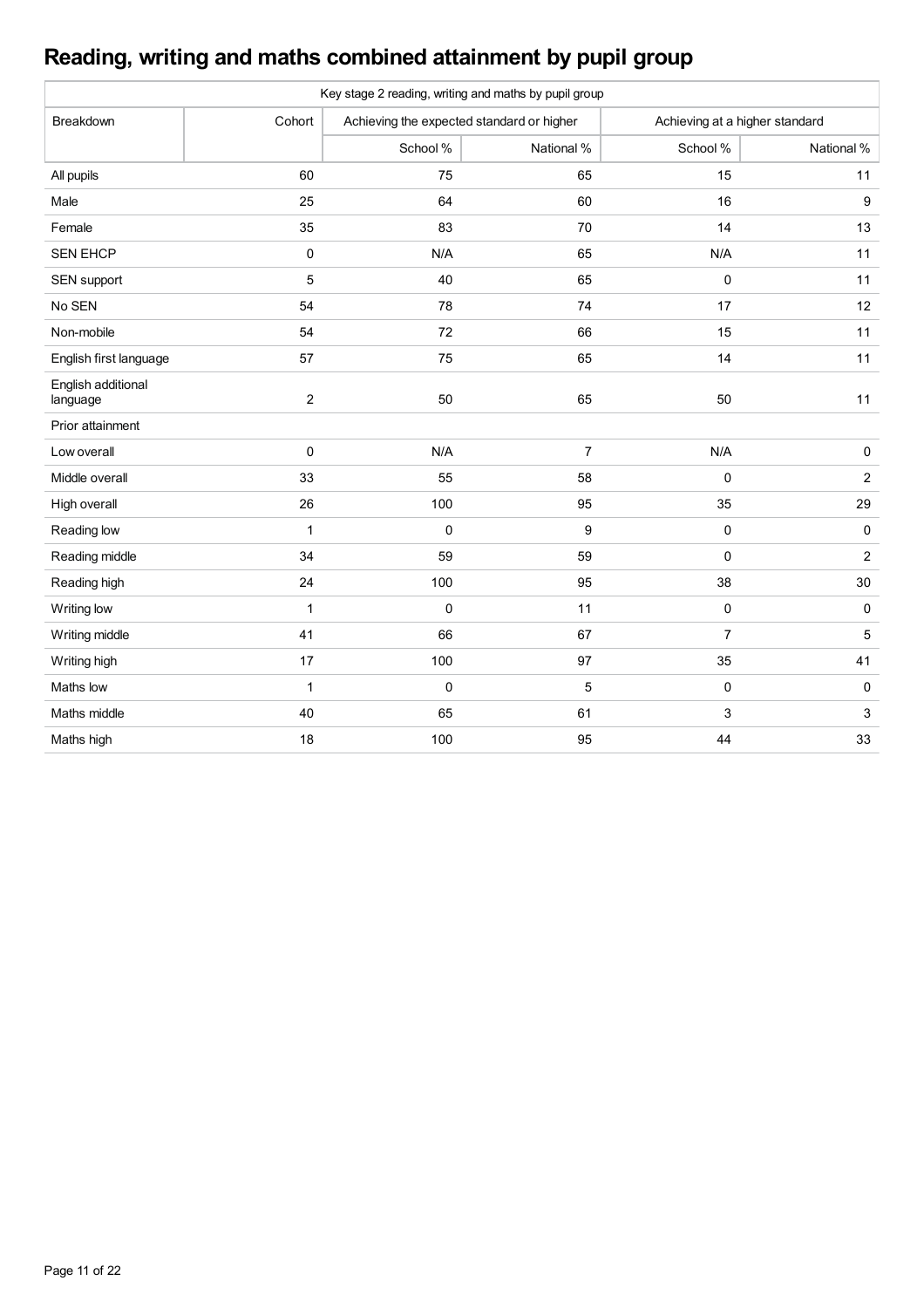# **English grammar, punctuation and spelling attainment by pupil group**

|                                   | Key stage 2 English grammar, punctuation and spelling by pupil group |                                    |      |                                                     |                |               |       |                       |      |           |       |           |               |           |                |                         |                |
|-----------------------------------|----------------------------------------------------------------------|------------------------------------|------|-----------------------------------------------------|----------------|---------------|-------|-----------------------|------|-----------|-------|-----------|---------------|-----------|----------------|-------------------------|----------------|
| Breakdown                         |                                                                      |                                    |      | English grammar punctuation and spelling attainment |                |               |       | Average spelling mark |      |           |       |           | Spelling mark |           |                |                         |                |
|                                   | Cohort                                                               | Achieving the<br>expected standard |      | Achieving the higher<br>standard                    |                | Average score |       |                       |      | $5+$      |       | $10+$     |               | $15+$     |                | $20+$                   |                |
|                                   |                                                                      | Sch %                              | Nat% | Sch %                                               | Nat%           | Sch           | Nat   | Sch                   | Nat  | Sch %     | Nat % | Sch %     | Nat %         | Sch %     | Nat %          | Sch %                   | Nat %          |
| All pupils                        | 60                                                                   | 90                                 | 78   | 57                                                  | 36             | 109.1         | 106.3 | 14.3                  | 13.4 | 95        | 89    | 85        | 76            | 60        | 50             | 5                       | 5              |
| Male                              | 25                                                                   | 80                                 | 74   | 52                                                  | 31             | 107.7         | 105.3 | 13.8                  | 12.9 | 92        | 86    | 80        | 73            | 48        | 46             | $\overline{\mathbf{4}}$ | $\sqrt{5}$     |
| Female                            | 35                                                                   | 97                                 | 83   | 60                                                  | 41             | 110.1         | 107.4 | 14.6                  | 13.8 | 97        | 91    | 89        | 80            | 69        | 53             | 6                       | $\,6\,$        |
| SEN<br><b>EHCP</b>                | $\pmb{0}$                                                            | N/A                                | 78   | N/A                                                 | 36             | N/A           | 106.3 | N/A                   | 13.4 | N/A       | 89    | N/A       | 76            | N/A       | 50             | N/A                     | $\sqrt{5}$     |
| <b>SEN</b><br>support             | 5                                                                    | 40                                 | 78   | 20                                                  | 36             | 98.8          | 106.3 | 6.8                   | 13.4 | 40        | 89    | 20        | 76            | 20        | 50             | $\pmb{0}$               | $\sqrt{5}$     |
| No SEN                            | 54                                                                   | 94                                 | 87   | 61                                                  | 42             | 110.1         | 107.8 | 15.0                  | 14.3 | 100       | 95    | 91        | 85            | 65        | 57             | 6                       | $\,6$          |
| Non-<br>mobile                    | 54                                                                   | 89                                 | 79   | 56                                                  | 37             | 108.7         | 106.5 | 14.0                  | 13.5 | 94        | 90    | 83        | 77            | 57        | 51             | $\overline{\mathbf{4}}$ | $\sqrt{5}$     |
| English<br>first<br>language      | 57                                                                   | 89                                 | 78   | 58                                                  | 36             | 109.1         | 106.3 | 14.4                  | 13.4 | 95        | 89    | 86        | 76            | 61        | 50             | 5                       | 5              |
| English<br>additional<br>language | $\overline{\mathbf{c}}$                                              | 100                                | 78   | 50                                                  | 36             | 109.5         | 106.3 | 12.0                  | 13.4 | 100       | 89    | 50        | 76            | 50        | 50             | 0                       | 5              |
| Prior attainment                  |                                                                      |                                    |      |                                                     |                |               |       |                       |      |           |       |           |               |           |                |                         |                |
| Low<br>overall                    | $\pmb{0}$                                                            | N/A                                | 17   | N/A                                                 | $\overline{c}$ | N/A           | 94.1  | N/A                   | 6.2  | N/A       | 40    | N/A       | 22            | N/A       | $\overline{7}$ | N/A                     | $\pmb{0}$      |
| Middle<br>overall                 | 33                                                                   | 82                                 | 77   | 27                                                  | 21             | 105.0         | 104.2 | 11.9                  | 12.4 | 91        | 91    | 73        | 74            | 39        | 40             | $\pmb{0}$               | $\overline{2}$ |
| High<br>overall                   | 26                                                                   | 100                                | 99   | 96                                                  | 71             | 114.4         | 112.6 | 17.2                  | 16.5 | 100       | 100   | 100       | 97            | 88        | 80             | 12                      | 12             |
| Reading<br>low                    | 1                                                                    | $\pmb{0}$                          | 17   | 0                                                   | $\sqrt{2}$     | 93.0          | 94.1  | 1.0                   | 5.6  | $\pmb{0}$ | 37    | $\pmb{0}$ | 19            | 0         | 6              | $\pmb{0}$               | $\pmb{0}$      |
| Reading<br>middle                 | 34                                                                   | 85                                 | 78   | 29                                                  | 22             | 105.6         | 104.5 | 12.3                  | 12.6 | 94        | 92    | 76        | 75            | 38        | 40             | $\pmb{0}$               | $\sqrt{2}$     |
| Reading<br>high                   | 24                                                                   | 100                                | 99   | 100                                                 | 72             | 114.8         | 112.8 | 17.6                  | 16.7 | 100       | 100   | 100       | 98            | 96        | 81             | 13                      | 12             |
| Writing low                       | $\mathbf{1}$                                                         | $\pmb{0}$                          | 23   | 0                                                   | 3              | 93.0          | 95.4  | 1.0                   | 6.6  | $\pmb{0}$ | 46    | $\pmb{0}$ | 25            | 0         | 8              | $\pmb{0}$               | $\pmb{0}$      |
| Writing<br>middle                 | 41                                                                   | 88                                 | 84   | 44                                                  | 30             | 107.3         | 106.0 | 13.2                  | 13.4 | 95        | 94    | 80        | 81            | 46        | 48             | $\overline{2}$          | $\mathsf 3$    |
| Writing<br>high                   | 17                                                                   | 100                                | 100  | 94                                                  | 83             | 114.5         | 114.4 | 17.7                  | 17.4 | 100       | 100   | 100       | 99            | 100       | 89             | 12                      | 16             |
| Maths low                         | $\mathbf{1}$                                                         | $\pmb{0}$                          | 16   | 0                                                   | $\sqrt{2}$     | 96.0          | 94.1  | $6.0\,$               | 6.7  | 100       | 39    | $\pmb{0}$ | 23            | $\pmb{0}$ | 8              | $\mathsf{O}\xspace$     | $\pmb{0}$      |
| Maths<br>middle                   | 40                                                                   | 88                                 | 78   | 43                                                  | 26             | 107.0         | 104.8 | 13.3                  | 12.7 | 93        | 91    | 80        | 76            | 53        | 44             | 5                       | 3              |
| Maths high                        | 18                                                                   | 100                                | 98   | 94                                                  | 72             | 114.7         | 112.9 | 16.8                  | 16.5 | 100       | 99    | 100       | 96            | 83        | 79             | 6                       | 12             |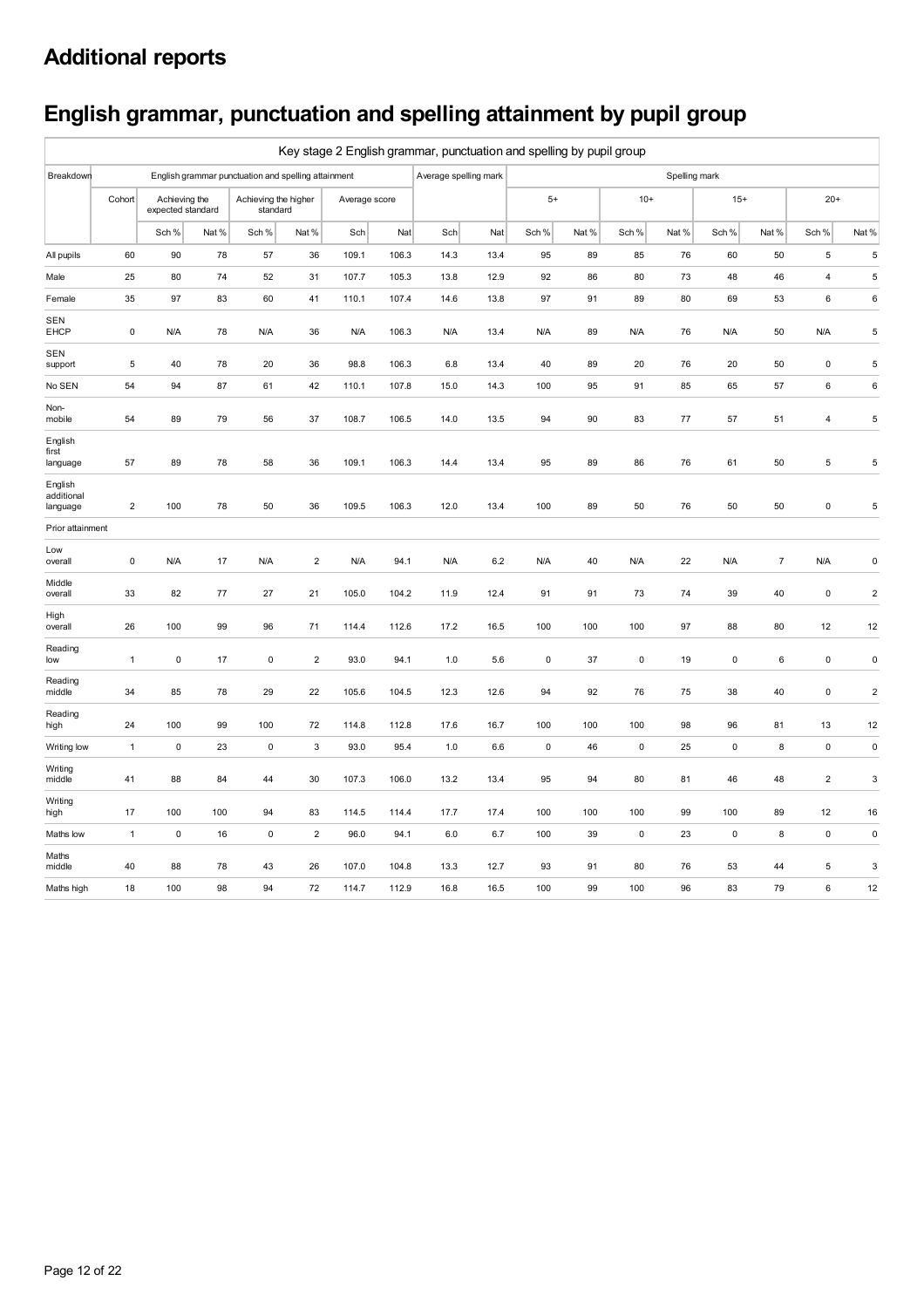# **Science attainment by pupil group**

| Key stage 2 science by pupil group |                |                                           |            |  |  |  |  |  |  |  |
|------------------------------------|----------------|-------------------------------------------|------------|--|--|--|--|--|--|--|
| Breakdown                          | Cohort         | At least the expected standard in science |            |  |  |  |  |  |  |  |
|                                    |                | School %                                  | National % |  |  |  |  |  |  |  |
| All pupils                         | 60             | 95                                        | 83         |  |  |  |  |  |  |  |
| Male                               | 25             | 92                                        | 80         |  |  |  |  |  |  |  |
| Female                             | 35             | 97                                        | 86         |  |  |  |  |  |  |  |
| <b>SEN EHCP</b>                    | $\mathbf 0$    | N/A                                       | 83         |  |  |  |  |  |  |  |
| SEN support                        | 5              | 80                                        | 83         |  |  |  |  |  |  |  |
| No SEN                             | 54             | 96                                        | 91         |  |  |  |  |  |  |  |
| Non-mobile                         | 54             | 94                                        | 84         |  |  |  |  |  |  |  |
| English first language             | 57             | 95                                        | 83         |  |  |  |  |  |  |  |
| English additional<br>language     | $\overline{2}$ | 100                                       | 83         |  |  |  |  |  |  |  |
| Prior attainment                   |                |                                           |            |  |  |  |  |  |  |  |
| Low overall                        | $\mathbf 0$    | N/A                                       | 23         |  |  |  |  |  |  |  |
| Middle overall                     | 33             | 91                                        | 84         |  |  |  |  |  |  |  |
| High overall                       | 26             | 100                                       | 99         |  |  |  |  |  |  |  |
| Reading low                        | 1              | 100                                       | 27         |  |  |  |  |  |  |  |
| Reading middle                     | 34             | 91                                        | 85         |  |  |  |  |  |  |  |
| Reading high                       | 24             | 100                                       | 99         |  |  |  |  |  |  |  |
| Writing low                        | 1              | 100                                       | 33         |  |  |  |  |  |  |  |
| Writing middle                     | 41             | 93                                        | 89         |  |  |  |  |  |  |  |
| Writing high                       | 17             | 100                                       | 100        |  |  |  |  |  |  |  |
| Maths low                          | $\mathbf{1}$   | $\mathbf{0}$                              | 19         |  |  |  |  |  |  |  |
| Maths middle                       | 40             | 95                                        | 85         |  |  |  |  |  |  |  |
| Maths high                         | 18             | 100                                       | 99         |  |  |  |  |  |  |  |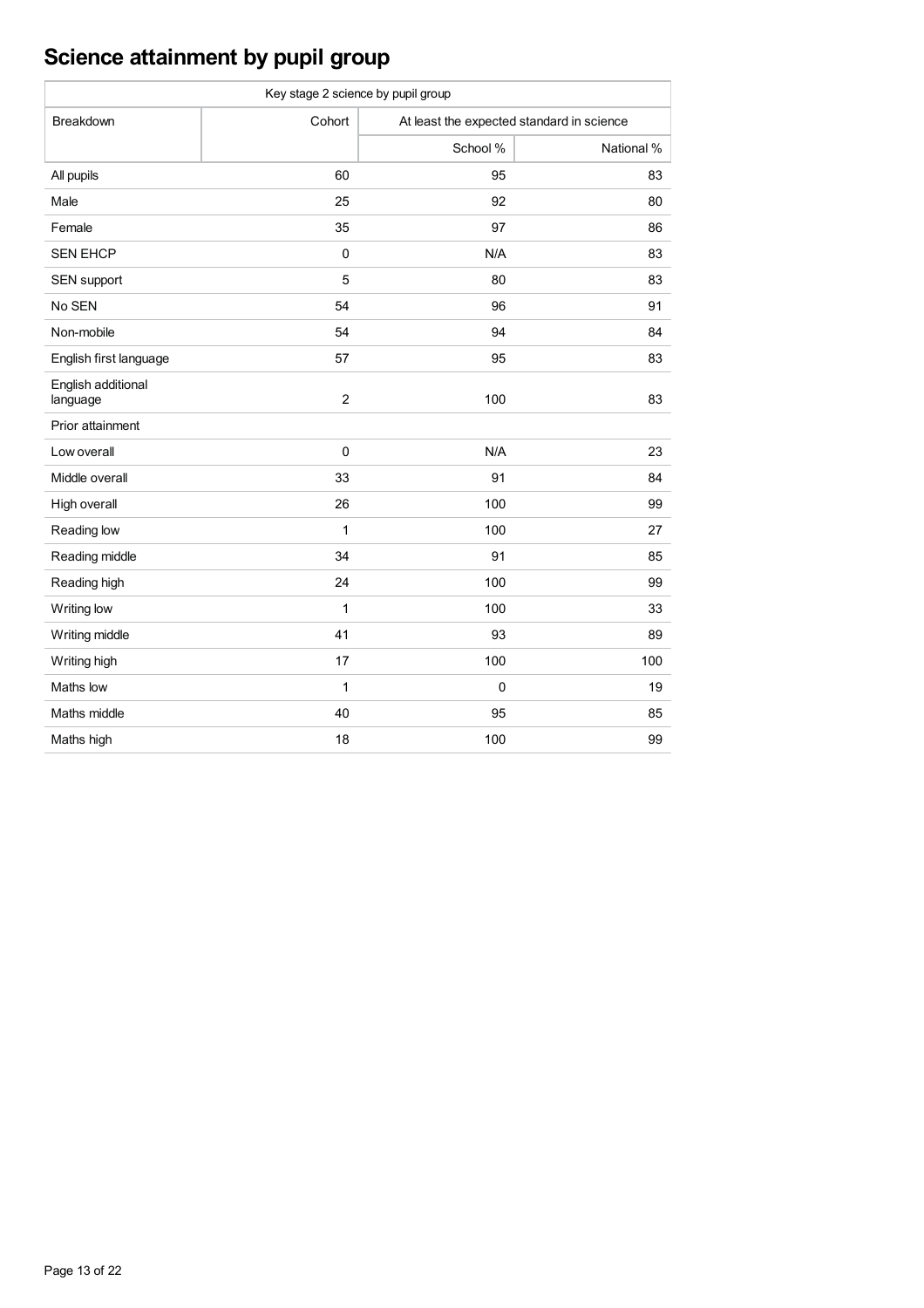# **Glossary**

# **Key stage 2**

#### **Landing page**

#### **Progress score**

These scores show how much progress pupils at this school made in reading, writing and maths between the end of key stage 1 and the end of key stage 2, compared to pupils across England who got similar results at the end of key stage 1.

The scores are calculated by comparing the key stage 2 test and assessment results of pupils at this school with the results of pupils in schools across England who started with similar assessment results at the end of the previous key stage - key stage 1.

In a small number of cases, pupils can have extremely negative progress scores that disproportionately affect a school's progress score. To reduce the impact of these extreme scores, we set a limit on how negative a pupil's progress score can be when calculating the school average. This will normally apply to 1 or 2 pupils if any.

Where a pupil's score is more negative than this minimum value, an adjusted score will replace the pupil's original progress score for the purpose of calculating a school's overall progress average. For further information, see the technical guidance.

In 2018/19, the new pre-key stage standards were used for the first time to report teacher assessment in reading, writing and maths for pupils working below the standard of national curriculum assessments engaged in subject-specific study. The progress methodology reflects this in the nominal points allocated for these pupils, only for the purpose of creating school level progress scores. <https://www.gov.uk/government/publications/primary-school-accountability>

#### **Confidence interval**

It is difficult to say with certainty how much of the progress scores are down to the school (which may have scored higher with a different group of pupils) and how much is down to the pupils (for example some may have performed well at any school). The confidence intervals reflect this uncertainty. If the confidence intervals for 2 schools overlap, then we can't say for certain that the 2 progress scores for these schools are significantly different.

Generally speaking, the greater the number of pupils, the smaller the range of the confidence interval. For smaller schools, the confidence interval tends to be larger, since fewer pupils are included, and therefore the score will be more greatly impacted by performance of individual pupils.

A school is above average if their progress score is above 0 and the whole confidence interval is above 0. Similarly, a school is below average if their progress score is below 0 and the whole confidence interval is below 0. For more information on statistical confidence, and more detailed technical guidance in general, see:

<https://www.gov.uk/government/publications/primary-school-accountability>

### **Change in methodology**

Attainment in reading, writing and maths (combined) is not directly comparable to earlier years (2016 and 2017) because of changes to the writing teacher assessment frameworks in 2017.

<https://www.gov.uk/government/publications/teacher-assessment-frameworks-at-the-end-of-key-stage-2>

#### **Achieving the expected standard or higher**

Pupils are 'meeting the expected standard' if they achieve a 'scaled score' of 100 or more in their reading and maths tests, and their teacher assesses them as 'working at the expected standard' or better in writing. For a more detailed explanation, see:

<https://www.gov.uk/guidance/scaled-scores-at-key-stage-2>

<https://www.gov.uk/government/collections/key-stage-2-teacher-assessment>

<https://www.gov.uk/government/publications/primary-school-accountability>

#### **Percentage of pupils achieving the higher standard**

Pupils are 'achieving at a higher standard' if they achieve a 'scaled score' of 110 or more in their reading and maths tests, and their teacher assesses them as 'working at a greater depth within the expected standard' in writing. We set this standard for the first time in 2016 to provide information about pupils across England achieving in the top 5%. For a more detailed explanation, see:

<https://www.gov.uk/guidance/scaled-scores-at-key-stage-2>

<https://www.gov.uk/government/collections/key-stage-2-teacher-assessment>

<https://www.gov.uk/government/publications/primary-school-accountability>

## **Average score in reading**

The average scaled score for each pupil group. The expected standard is a score of 100 or more. The higher standard is 110 or more. Scaled scores allow us to compare pupil group performance year on year. Read more about scaled scores. <https://www.gov.uk/guidance/scaled-scores-at-key-stage-2>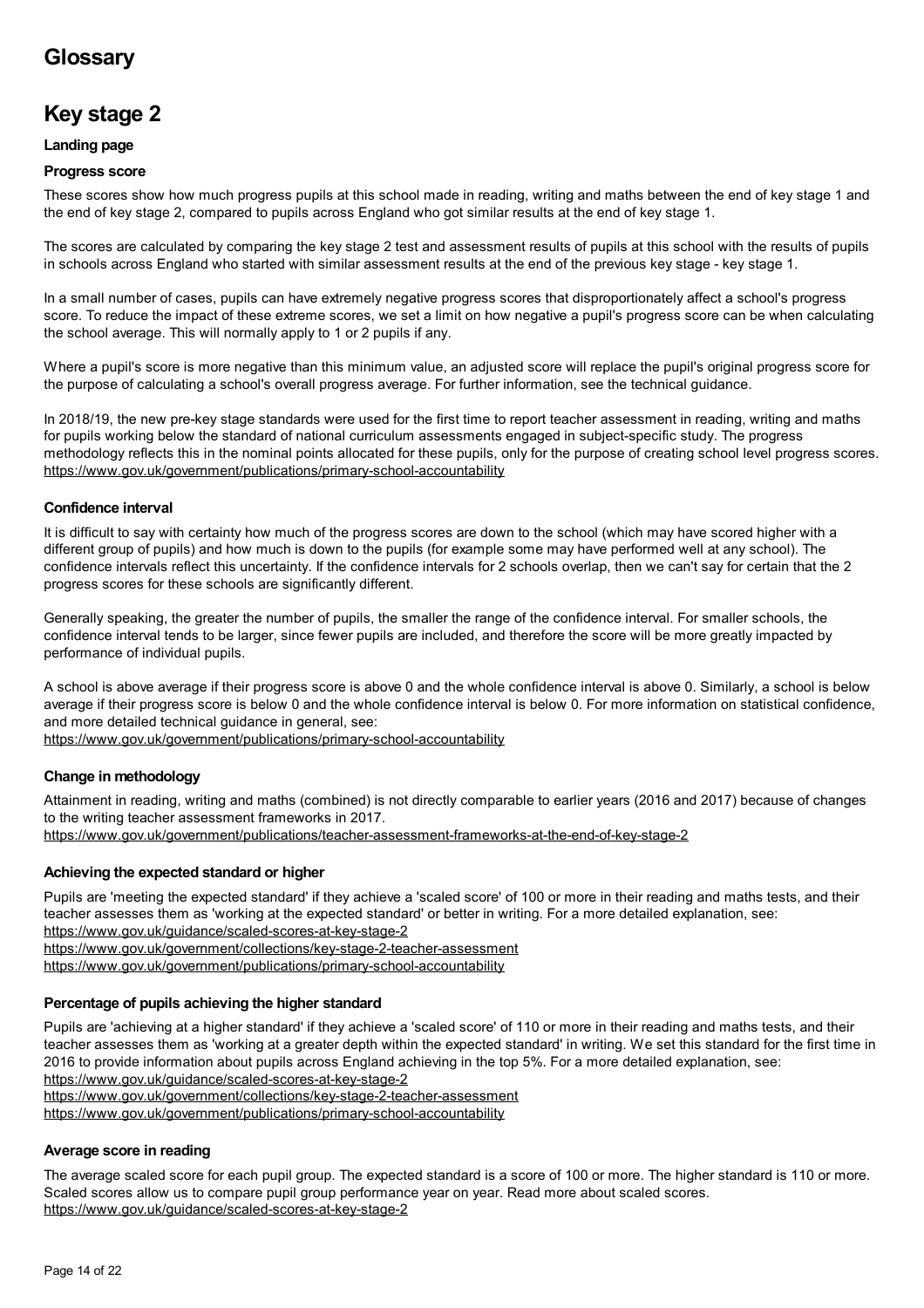#### **Average score in maths**

The average scaled score for each pupil group. The expected standard is a score of 100 or more. The higher standard is 110 or more. Scaled scores allow us to compare pupil group performance year on year. Read more about scaled scores. <https://www.gov.uk/guidance/scaled-scores-at-key-stage-2>

#### **National average**

The data used for the national comparator is all state-funded schools in England.

### **Local authority average**

The data used for this comparator is all state-funded schools in this school's local authority.

## **Pupil group reports**

### **National average /National %**

The data used for the national comparator is all state-funded schools in England.

### **Local authority average**

The data used for this comparator is all state-funded schools in this school's local authority.

#### **Male**

The national comparator used in this row is the national average for male pupils.

#### **Female**

The national comparator used in this row is the national average for female pupils.

#### **SEN EHCP**

This refers to pupils with Special Educational Needs (SEN) who have learning difficulties or disabilities that make it harder for them to learn than most children of the same age. There's a formal assessment to decide if a pupil needs an education, health and care plan (EHCP).

The national comparator used in this row is the national average for all pupils.

#### **SEN support**

This is when the school gives children extra or different help from its usual curriculum. Outside specialists may advise or support the class teacher and SEN coordinator.

The national comparator used in this row is the national average for all pupils.

#### **No SEN**

Pupils with no Special Educational Needs.

The national comparator used in this row is the national average for all pupils with no SEN.

#### **Non-mobile**

Pupils who were on the school roll for the whole of years 5 and 6.

The national comparator used in this row is the national average for pupils on the school roll for the whole of years 5 and 6.

### **English first language**

This refers to children who were initially exposed to English during early development and continue to be exposed to English in the home or in the community.

The national comparator used in this row is the national average for all pupils.

### **English additional language**

This refers to children who were initially exposed to a non-English language during early development and continue to be exposed to this language in the home or in the community.

The national comparator used in this row is the national average for all pupils.

### **Key stage 2 reading / maths by pupil group**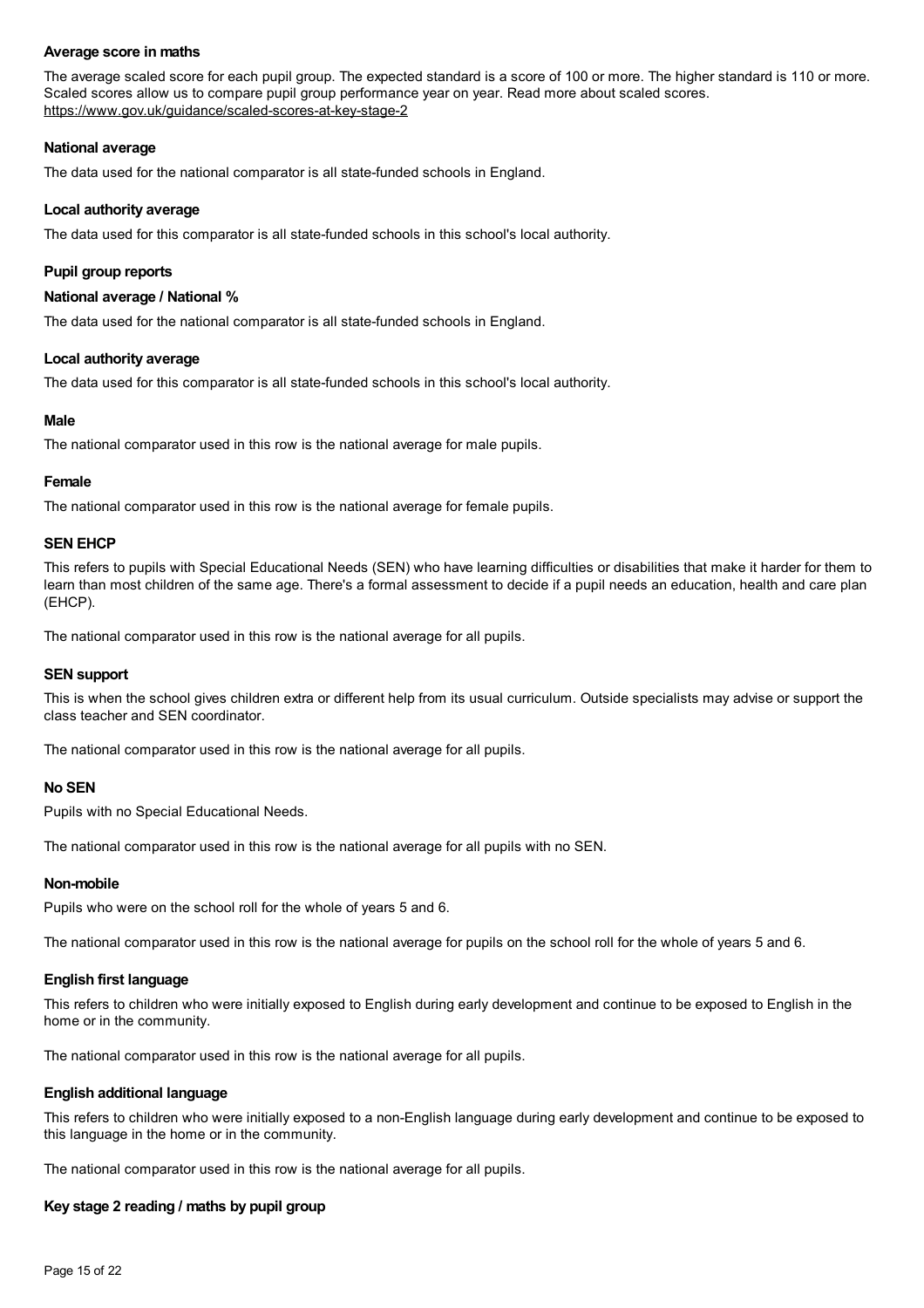#### **Achieving the expected standard**

A scaled score of 100 or higher. Scaled scores allow us to compare pupil group performance year on year. Read more about scaled scores

<https://www.gov.uk/guidance/scaled-scores-at-key-stage-2>

#### **Achieving a higher standard**

A scaled score of 110 or higher. Scaled scores allow us to compare pupil group performance year on year. Read more about scaled scores

https://www.gov.uk/guidance/scaled-scores-at-key-stage-2

#### **Average score**

The average scaled score for each pupil group. The expected standard is a score of 100 or more. The higher standard is 110 or more. Scaled scores allow us to compare pupil group performance year on year. Read more about scaled scores <https://www.gov.uk/guidance/scaled-scores-at-key-stage-2>

#### **Key stage 2 writing by pupil group**

#### **Change in methodology**

Changes to the 2017/18 writing teacher assessment frameworks mean results in 2018 are not directly comparable to 2016 and 2017, which used the previous interim frameworks.

<https://www.gov.uk/government/publications/teacher-assessment-frameworks-at-the-end-of-key-stage-2>

#### **Achieved the expected standard**

This refers to pupils who can write at a level meeting or exceeding the national standard.

Read more about writing standards <https://www.gov.uk/government/publications/teacher-assessment-frameworks-at-the-end-of-key-stage-2>

#### **Achieved a greater depth**

This refers to pupils who can write at a level clearly exceeding the national standard.

Read more about writing standards

<https://www.gov.uk/government/publications/teacher-assessment-frameworks-at-the-end-of-key-stage-2>

#### **Key stage 2 reading, writing and maths by pupil group**

#### **Achieving the expected standard or higher**

Pupils are 'meeting the expected standard' if they achieve a 'scaled score' of 100 or more in their reading and maths tests, and their teacher assesses them as 'working at the expected standard' or better in writing. For a more detailed explanation, see: <https://www.gov.uk/guidance/scaled-scores-at-key-stage-2>

<https://www.gov.uk/government/collections/key-stage-2-teacher-assessment>

<https://www.gov.uk/government/publications/primary-school-accountability>

#### **Achieving the higher standard**

Pupils are 'achieving at a higher standard' if they achieve a 'scaled score' of 110 or more in their reading and maths tests, and their teacher assesses them as 'working at a greater depth within the expected standard' in writing. For a more detailed explanation, see: <https://www.gov.uk/guidance/scaled-scores-at-key-stage-2>

<https://www.gov.uk/government/collections/key-stage-2-teacher-assessment>

<https://www.gov.uk/government/publications/primary-school-accountability>

#### **Prior attainment**

#### **Low overall**

Prior attainment is the attainment level of a pupil at the end of the previous key stage - key stage 1. These figures indicate how well a school helps all of its pupils to meet their potential. Low prior attainers achieved an average point score of below 12. Read more about average point scores.

The national comparator used for this row is the national figure for low prior attainment overall. <https://www.gov.uk/government/publications/primary-school-accountability>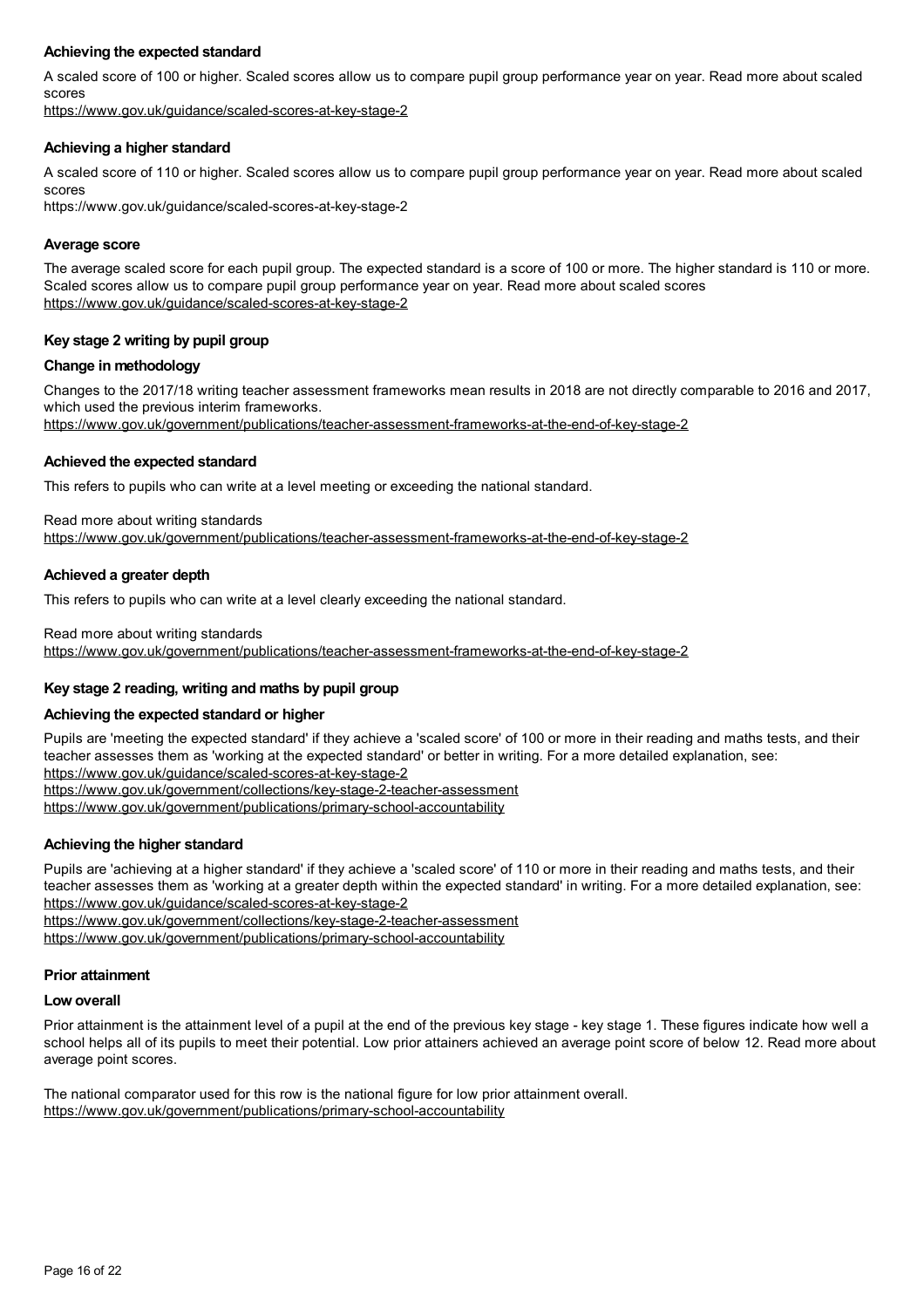#### **Middle overall**

Prior attainment is the attainment level of a pupil at the end of the previous key stage - key stage 1. These figures indicate how well a school helps all of its pupils to meet their potential. Middle prior attainers achieved an average point score of 12 or higher and below 18. Read more about average point scores.

The national comparator used for this row is the national figure for middle prior attainment overall. <https://www.gov.uk/government/publications/primary-school-accountability>

#### **High overall**

Prior attainment is the attainment level of a pupil at the end of the previous key stage - key stage 1. These figures indicate how well a school helps all of its pupils to meet their potential. High prior attainers achieved an average point score of 18 or higher. Read more about average point scores.

The national comparator used for this row is the national figure for high prior attainment overall. <https://www.gov.uk/government/publications/primary-school-accountability>

#### **Reading low**

Prior attainment is the attainment level of a pupil at the end of the previous key stage - key stage 1. These figures indicate how well a school helps all of its pupils to meet their potential. Low prior attainers achieved an average point score of below 12. Read more about average point scores.

The national comparator used for this row is the national figure for low prior attainment in reading. <https://www.gov.uk/government/publications/primary-school-accountability>

#### **Reading middle**

Prior attainment is the attainment level of a pupil at the end of the previous key stage - key stage 1. These figures indicate how well a school helps all of its pupils to meet their potential. Middle prior attainers achieved an average point score of 12 or higher and below 18. Read more about average point scores.

The national comparator used for this row is the national figure for middle prior attainment in reading. <https://www.gov.uk/government/publications/primary-school-accountability>

#### **Reading high**

Prior attainment is the attainment level of a pupil at the end of the previous key stage - key stage 1. These figures indicate how well a school helps all of its pupils to meet their potential. High prior attainers achieved an average point score of 18 or higher. Read more about average point scores.

The national comparator used for this row is the national figure for high prior attainment in reading. <https://www.gov.uk/government/publications/primary-school-accountability>

#### **Writing low**

Prior attainment is the attainment level of a pupil at the end of the previous key stage - key stage 1. These figures indicate how well a school helps all of its pupils to meet their potential. Low prior attainers achieved an average point score of below 12. Read more about average point scores.

The national comparator used for this row is the national figure for low prior attainment in writing. <https://www.gov.uk/government/publications/primary-school-accountability>

#### **Writing middle**

Prior attainment is the attainment level of a pupil at the end of the previous key stage - key stage 1. These figures indicate how well a school helps all of its pupils to meet their potential. Middle prior attainers achieved an average point score of 12 or higher and below 18. Read more about average point scores.

The national comparator used for this row is the national figure for middle prior attainment in writing. <https://www.gov.uk/government/publications/primary-school-accountability>

#### **Writing high**

Prior attainment is the attainment level of a pupil at the end of the previous key stage - key stage 1. These figures indicate how well a school helps all of its pupils to meet their potential. High prior attainers achieved an average point score of 18 or higher. Read more about average point scores.

The national comparator used for this row is the national figure for high prior attainment in writing. <https://www.gov.uk/government/publications/primary-school-accountability>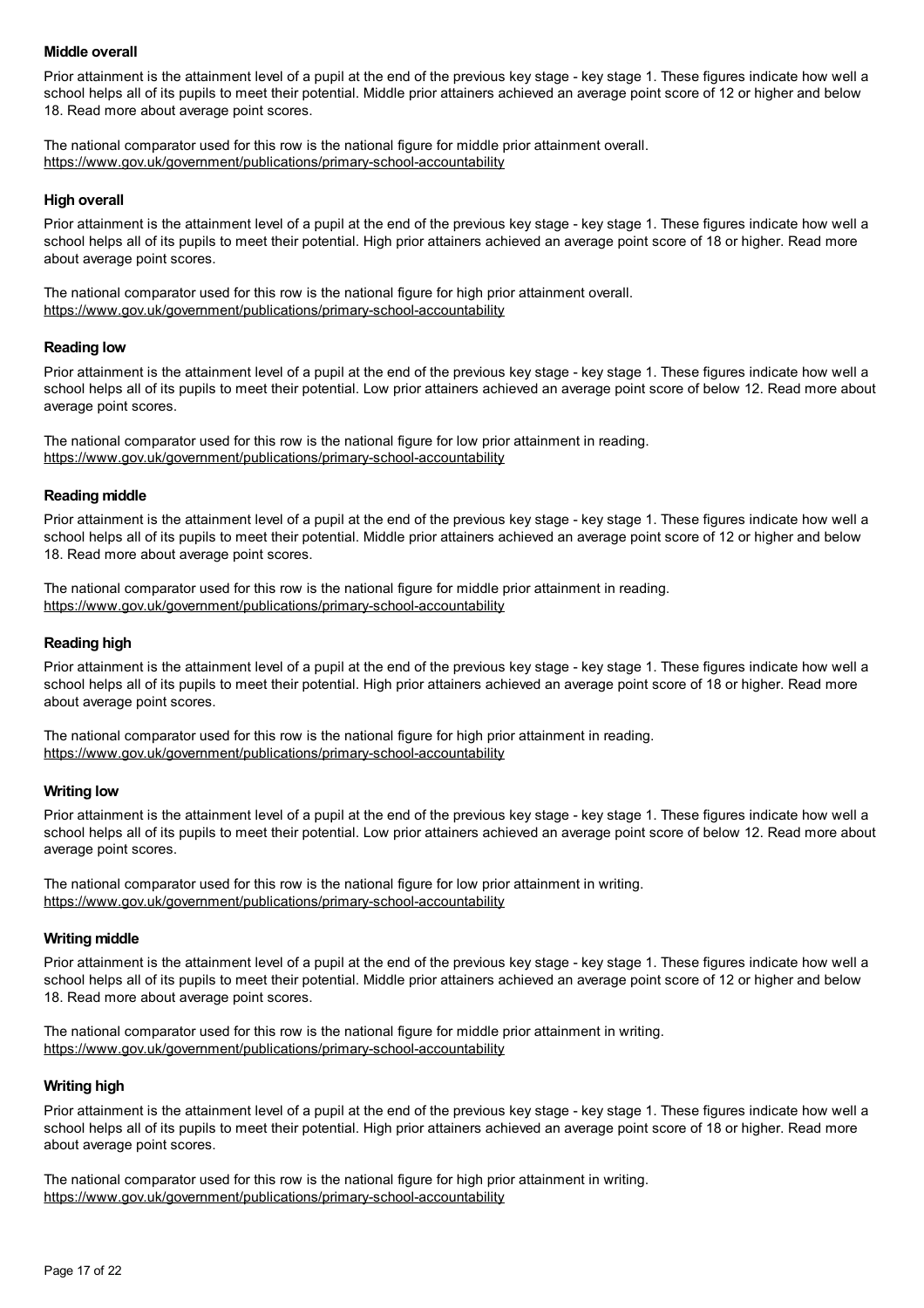#### **Maths low**

Prior attainment is the attainment level of a pupil at the end of the previous key stage - key stage 1. These figures indicate how well a school helps all of its pupils to meet their potential. Low prior attainers achieved an average point score of below 12. Read more about average point scores.

The national comparator used for this row is the national figure for low prior attainment in maths. <https://www.gov.uk/government/publications/primary-school-accountability>

#### **Maths middle**

Prior attainment is the attainment level of a pupil at the end of the previous key stage - key stage 1. These figures indicate how well a school helps all of its pupils to meet their potential. Middle prior attainers achieved an average point score of 12 or higher and below 18. Read more about average point scores.

The national comparator used for this row is the national figure for middle prior attainment in maths. <https://www.gov.uk/government/publications/primary-school-accountability>

#### **Maths high**

Prior attainment is the attainment level of a pupil at the end of the previous key stage - key stage 1. These figures indicate how well a school helps all of its pupils to meet their potential. High prior attainers achieved an average point score of 18 or higher. Read more about average point scores.

The national comparator used for this row is the national figure for high prior attainment in maths. <https://www.gov.uk/government/publications/primary-school-accountability>

#### **Scatter plots - progress**

#### **Progress score**

We calculate the scores by comparing the key stage 2 test and assessment results of pupils at this school with the results of pupils in schools across England who started with similar assessment results at the end of key stage 1. See School performance tables: about the data for more information.

In a small number of cases, pupils can have extremely negative progress scores that disproportionately affect a school's overall progress score. To reduce the impact of these extreme scores, we set a limit on how negative a pupil's progress score can be when calculating the school average. This will normally apply to 1 or 2 pupils per school, if any.

Where a pupil's score is more negative than this minimum value, an adjusted score will replace the pupil's original progress score for the purpose of calculating a school's overall progress average. For further information, see the technical guidance.

In 2018/19, the new pre-key stage standards were used for the first time to report teacher assessment in reading, writing and maths for pupils working below the standard of national curriculum assessments engaged in subject-specific study. The progress methodology reflects this in the nominal points allocated for these pupils, only for the purpose of creating school level progress scores. <https://www.gov.uk/government/collections/school-performance-tables-about-the-data> <https://www.gov.uk/government/publications/primary-school-accountability>

#### **Key stage 1 prior attainment overall**

This is a pupil's average performance at key stage 1 across reading, writing and mathematics. Read more about prior attainment. [https://www.gov.uk/government/uploads/system/uploads/attachment\\_data/file/560969/Primary\\_school\\_accountability\\_summary.pdf.pd](https://www.gov.uk/government/uploads/system/uploads/attachment_data/file/560969/Primary_school_accountability_summary.pdf.pdf) f

#### **Scatter plots - attainment**

#### **Key stage 2 reading**

The average scaled score for each pupil group. The expected standard is a score of 100 or more. The higher standard is 110 or more. Read more about scaled scores.

This scatter plot displays the outcomes of pupils who did the national curriculum assessments and achieved a scaled score and therefore not the outcomes of pupils working below the national curriculum assessment standard. <https://www.gov.uk/guidance/scaled-scores-at-key-stage-2>

#### **Key stage 2 writing**

Writing is teacher assessed and we report pupil attainment in line with the framework. The scatter plot includes the outcomes for pupils working below the standard of the test as reported against the pre key stage 2 standards. <https://www.gov.uk/government/publications/teacher-assessment-frameworks-at-the-end-of-key-stage-2> [https://assets.publishing.service.gov.uk/government/uploads/system/uploads/attachment\\_data/file/738700/2018-19\\_Pre](https://assets.publishing.service.gov.uk/government/uploads/system/uploads/attachment_data/file/738700/2018-19_Pre-key_stage_2_-_pupils_working_below_the_national_curriculum_a.._.pdf)key\_stage\_2 - pupils\_working\_below\_the\_national\_curriculum\_a..\_.pdf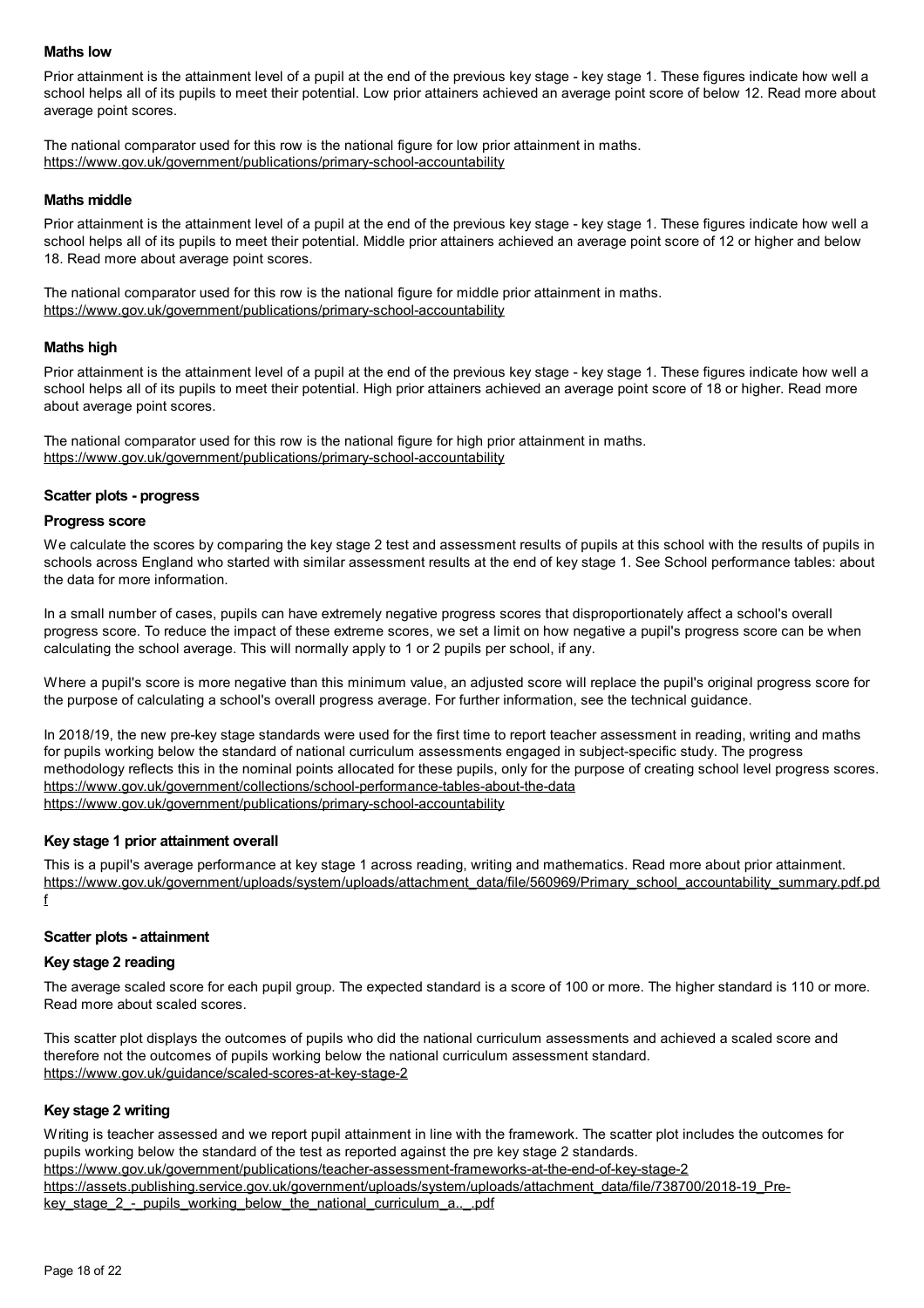### **GDS**

Working at greater depth.

## **EXS**

Working at the expected standard.

## **WTS**

Working towards the expected standard.

### **Pre key stage 2 standards**

Read more about pre key stage 2 standards. [https://assets.publishing.service.gov.uk/government/uploads/system/uploads/attachment\\_data/file/738700/2018-19\\_Pre](https://assets.publishing.service.gov.uk/government/uploads/system/uploads/attachment_data/file/738700/2018-19_Pre-key_stage_2_-_pupils_working_below_the_national_curriculum_a.._.pdf)key\_stage\_2\_-\_pupils\_working\_below\_the\_national\_curriculum\_a..\_.pdf

## **Key stage 2 maths**

The average scaled score for each pupil group. The expected standard is a score of 100 or more. The higher standard is 110 or more. Read more about scaled scores.

This scatter plot displays the outcomes of pupils who did the national curriculum assessments and achieved a scaled score and therefore not the outcomes of pupils working below the national curriculum assessment standard. <https://www.gov.uk/guidance/scaled-scores-at-key-stage-2>

### **Key stage 1 prior attainment overall**

This is a pupil's average performance at key stage 1 across reading, writing and mathematics. Read more about prior attainment. [https://www.gov.uk/government/uploads/system/uploads/attachment\\_data/file/560969/Primary\\_school\\_accountability\\_summary.pdf.pd](https://www.gov.uk/government/uploads/system/uploads/attachment_data/file/560969/Primary_school_accountability_summary.pdf.pdf) f

### **Three year average**

### **Key stage 2 three year average**

Three year averages cannot be calculated where there is no data available, for the school, in previous years.

### **Percentage of pupils achieving the expected standard for reading, writing and maths, 2017-2019**

Three year averages are an important way to show how schools are performing across time, smoothing out small variations in a single year, for example, due to a small cohort size. To take into account varying pupil numbers each year, the three-year average is weighted by the size of the school's cohort in each year.

## **Change in methodology**

Attainment in reading, writing and maths (combined) is not directly comparable to earlier years (2016 and 2017) because of changes to writing teacher assessment frameworks in 2017.

<https://www.gov.uk/government/publications/teacher-assessment-frameworks-at-the-end-of-key-stage-2>

## **Percentage of pupils achieving the higher standard for reading, writing and maths, 2017-2019**

Three year averages are an important way to show how schools are performing across time, smoothing out small variations in a single year, for example, due to a small cohort size. To take into account varying pupil numbers each year, the three-year average is weighted by the size of the school's cohort in each year.

### **Change in methodology**

Attainment in reading, writing and maths (combined) is not directly comparable to earlier years (2016 and 2017) because of changes to writing teacher assessment frameworks in 2017.

<https://www.gov.uk/government/publications/teacher-assessment-frameworks-at-the-end-of-key-stage-2>

### **National average**

The data used for the national comparator is all state-funded schools in England.

## **Local authority average**

The data used for this comparator is all state-funded schools in this school's local authority.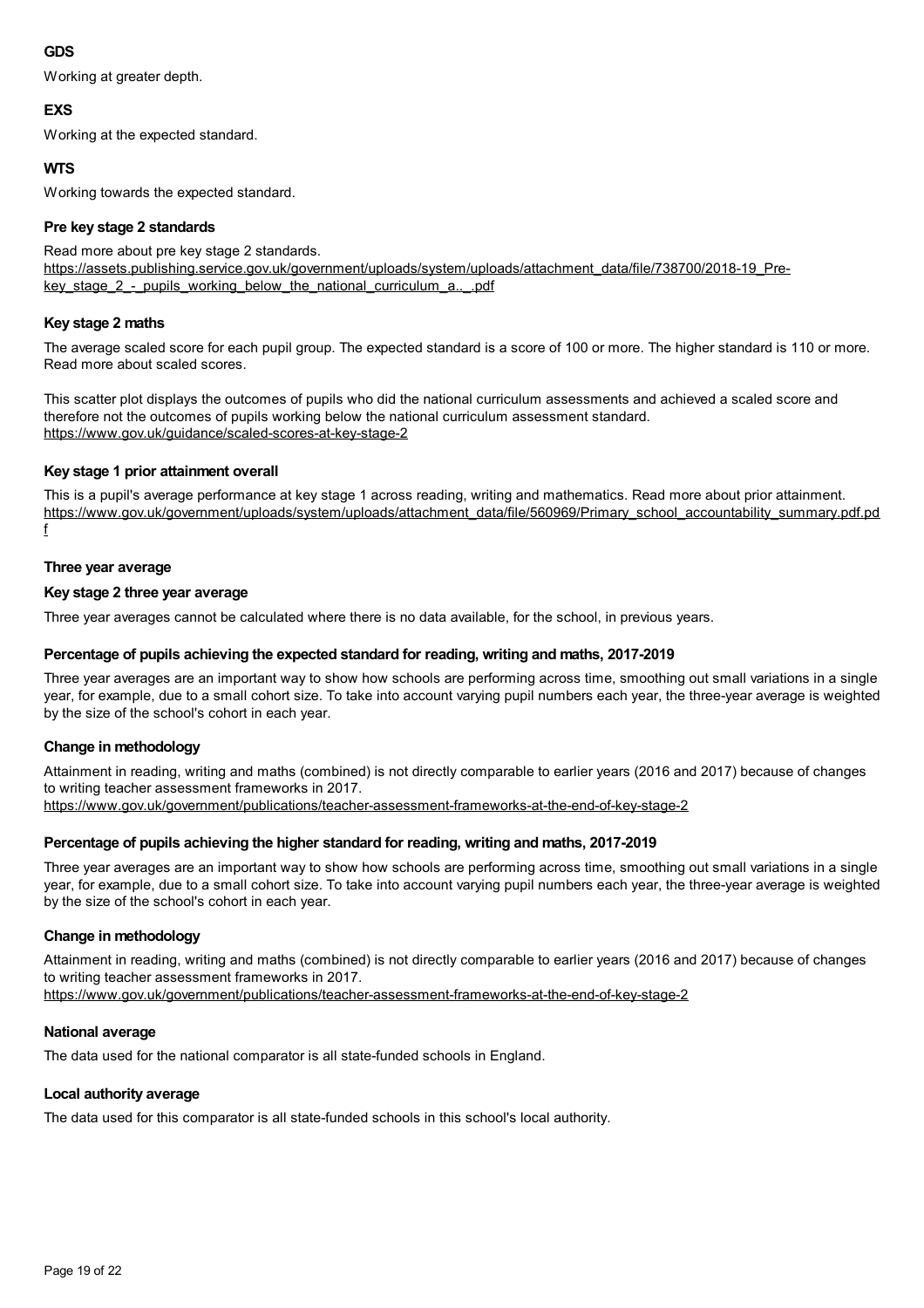#### **Average scaled score in reading 2017-2019**

Three year averages are an important way to show how schools are performing across time, smoothing out small variations in a single year, for example, due to a small cohort size. To take into account varying pupil numbers each year, the three-year average is weighted by the size of the school's cohort in each year.

The average scaled score for each pupil group. The expected standard is a score of 100 or more. The higher standard is 110 or more. Scaled scores allow us to compare pupil group performance year on year. Read more about scaled scores <https://www.gov.uk/guidance/scaled-scores-at-key-stage-2>

#### **Average scaled score in maths 2017-2019**

Three year averages are an important way to show how schools are performing across time, smoothing out small variations in a single year, for example, due to a small cohort size. To take into account varying pupil numbers each year, the three-year average is weighted by the size of the school's cohort in each year.

The average scaled score for each pupil group. The expected standard is a score of 100 or more. The higher standard is 110 or more. Scaled scores allow us to compare pupil group performance year on year. Read more about scaled scores <https://www.gov.uk/guidance/scaled-scores-at-key-stage-2>

#### **Results over 3 years**

#### **Progress score**

These scores show how much progress pupils at this school made in reading, writing and maths between the end of key stage 1 and the end of key stage 2, compared to pupils across England who got similar results at the end of key stage 1.

The scores are calculated by comparing the key stage 2 test and assessment results of pupils at this school with the results of pupils in schools across England who started with similar assessment results at the end of the previous key stage - key stage 1.

In a small number of cases, pupils can have extremely negative progress scores that disproportionately affect a school's progress score. To reduce the impact of these extreme scores, we set a limit on how negative a pupil's progress score can be when calculating the school average. This will normally apply to 1 or 2 pupils if any.

Where a pupil's score is more negative than this minimum value, an adjusted score will replace the pupil's original progress score for the purpose of calculating a school's overall progress average. For further information, see the technical guidance.

In 2018/19, the new pre-key stage standards were used for the first time to report teacher assessment in reading, writing and maths for pupils working below the standard of national curriculum assessments engaged in subject-specific study. The progress methodology reflects this in the nominal points allocated for these pupils, only for the purpose of creating school level progress scores. <https://www.gov.uk/government/publications/primary-school-accountability>

#### **National average**

The data used for the national comparator is all state-funded schools in England.

#### **Local authority average**

The data used for this comparator is all state-funded schools in this school's local authority.

#### **Confidence interval**

It is difficult to say with certainty how much of the progress scores are down to the school (which may have scored higher with a different group of pupils) and how much is down to the pupils (for example some may have performed well at any school). The confidence intervals reflect this uncertainty. If the confidence intervals for 2 schools overlap, then we can't say for certain that the 2 progress scores for these schools are significantly different.

Generally speaking, the greater the number of pupils, the smaller the range of the confidence interval. For smaller schools, the confidence interval tends to be larger, since fewer pupils are included, and therefore the score will be more greatly impacted by performance of individual pupils.

A school is above average if their progress score is above 0 and the whole confidence interval is above 0. Similarly, a school is below average if their progress score is below 0 and the whole confidence interval is below 0. For more information on statistical confidence, and more detailed technical guidance in general, see: <https://www.gov.uk/government/publications/primary-school-accountability>

#### **Change in methodology**

We introduced a change in methodology for calculating progress scores. This means 2018 and 2019 scores are not directly comparable with 2017 scores.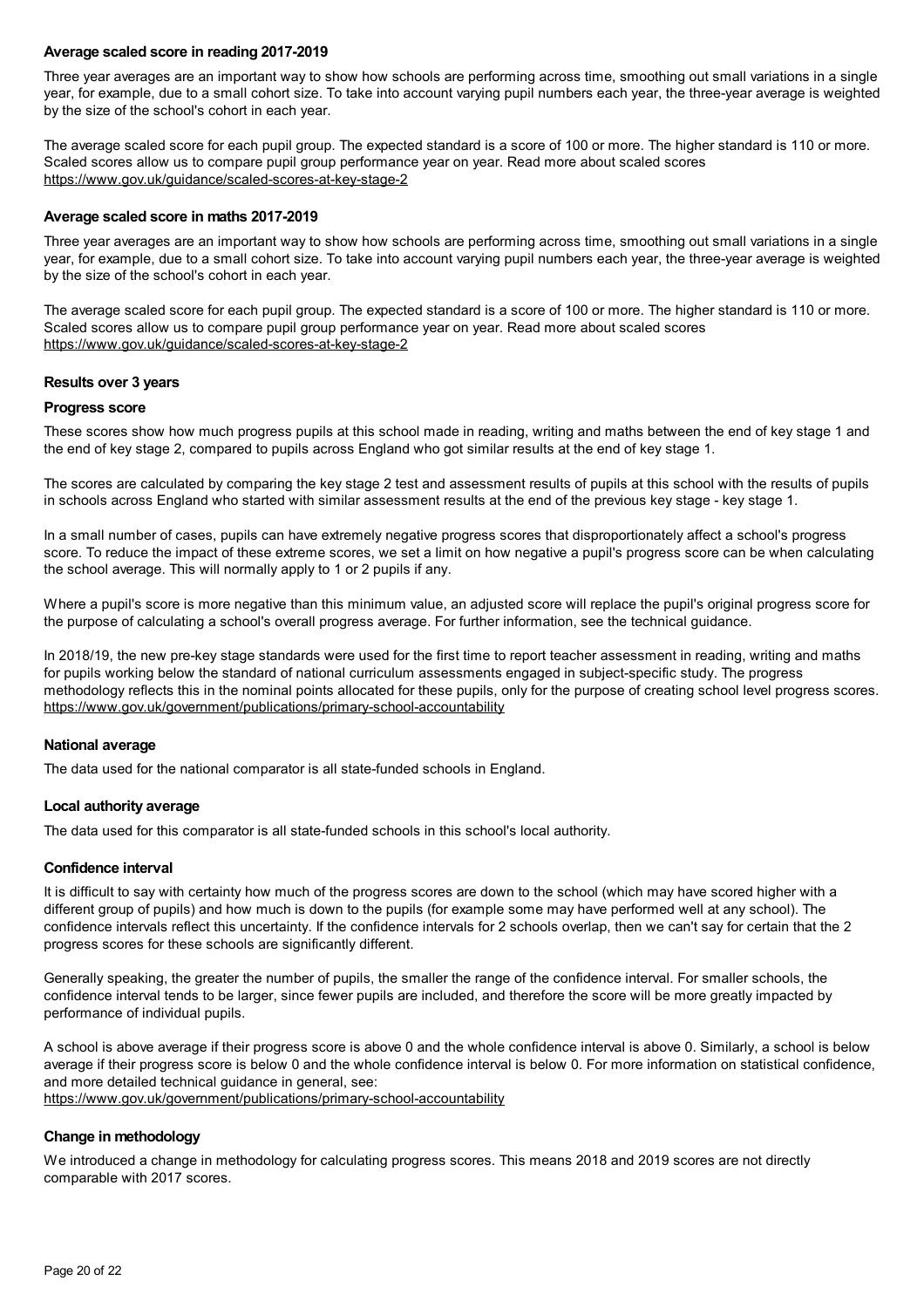#### **Percentage of pupils achieving the expected standard or higher**

Pupils are 'meeting the expected standard' if they achieve a 'scaled score' of 100 or more in their reading and maths tests, and their teacher assesses them as 'working at the expected standard' or better in writing. For a more detailed explanation, see:

<https://www.gov.uk/guidance/scaled-scores-at-key-stage-2>

<https://www.gov.uk/government/collections/key-stage-2-teacher-assessment>

<https://www.gov.uk/government/publications/primary-school-accountability>

#### **Change in methodology**

Attainment in reading, writing and maths (combined) is not directly comparable to earlier years (2016 and 2017) because of changes to the writing teacher assessment frameworks in 2017.

<https://www.gov.uk/government/publications/teacher-assessment-frameworks-at-the-end-of-key-stage-2>

#### **Percentage of pupils achieving the higher standard**

Pupils are 'achieving at a higher standard' if they achieve a 'scaled score' of 110 or more in their reading and maths tests, and their teacher assesses them as 'working at a greater depth within the expected standard' in writing. We set this standard for the first time in 2016 to provide information about pupils across England achieving in the top 5%. For a more detailed explanation, see: <https://www.gov.uk/guidance/scaled-scores-at-key-stage-2>

<https://www.gov.uk/government/collections/key-stage-2-teacher-assessment>

<https://www.gov.uk/government/publications/primary-school-accountability>

#### **Change in methodology**

Attainment in reading, writing and maths (combined) is not directly comparable to earlier years (2016 and 2017) because of changes to the writing teacher assessment frameworks in 2017.

<https://www.gov.uk/government/publications/teacher-assessment-frameworks-at-the-end-of-key-stage-2>

#### **Average score in reading**

The average scaled score for each pupil group. The expected standard is a score of 100 or more. The higher standard is 110 or more. Scaled scores allow us to compare pupil group performance year on year. Read more about scaled scores. <https://www.gov.uk/guidance/scaled-scores-at-key-stage-2>

#### **Average score in maths**

The average scaled score for each pupil group. The expected standard is a score of 100 or more. The higher standard is 110 or more. Scaled scores allow us to compare pupil group performance year on year. Read more about scaled scores. <https://www.gov.uk/guidance/scaled-scores-at-key-stage-2>

#### **Pupil list**

#### **Teacher assessment**

Key:

GDS -Working at greater depth EXS -Working at the expected standard WTS - Working towards the expected standard PKS6 - Pre key stage 2 standards PKS5 - Pre key stage 2 standards PKS4 - Pre key stage 2 standards PKS3 - Pre key stage 2 standards PKS2 - Pre key stage 2 standards PKS1 - Pre key stage 2 standards BLW - Below the standard of the interim pre-key stage 1 standards A -Absent for long periods or recently arrived, or not enough information to provide a teacher assessment judgement D - In exceptional circumstances, the pupil has been disapplied from the national curriculum, including statutory assessment requirements HNM - Has not met the standard NULL - Result not provided U -Unable to access [https://assets.publishing.service.gov.uk/government/uploads/system/uploads/attachment\\_data/file/738700/2018-19\\_Pre](https://assets.publishing.service.gov.uk/government/uploads/system/uploads/attachment_data/file/738700/2018-19_Pre-key_stage_2_-_pupils_working_below_the_national_curriculum_a.._.pdf)key\_stage\_2 -\_pupils\_working\_below\_the\_national\_curriculum\_a..\_.pdf

#### **Test scaled score**

Scaled scores allow us to make accurate comparisons between pupil groups in different years. Read more about scaled scores. <https://www.gov.uk/guidance/scaled-scores-at-key-stage-2>